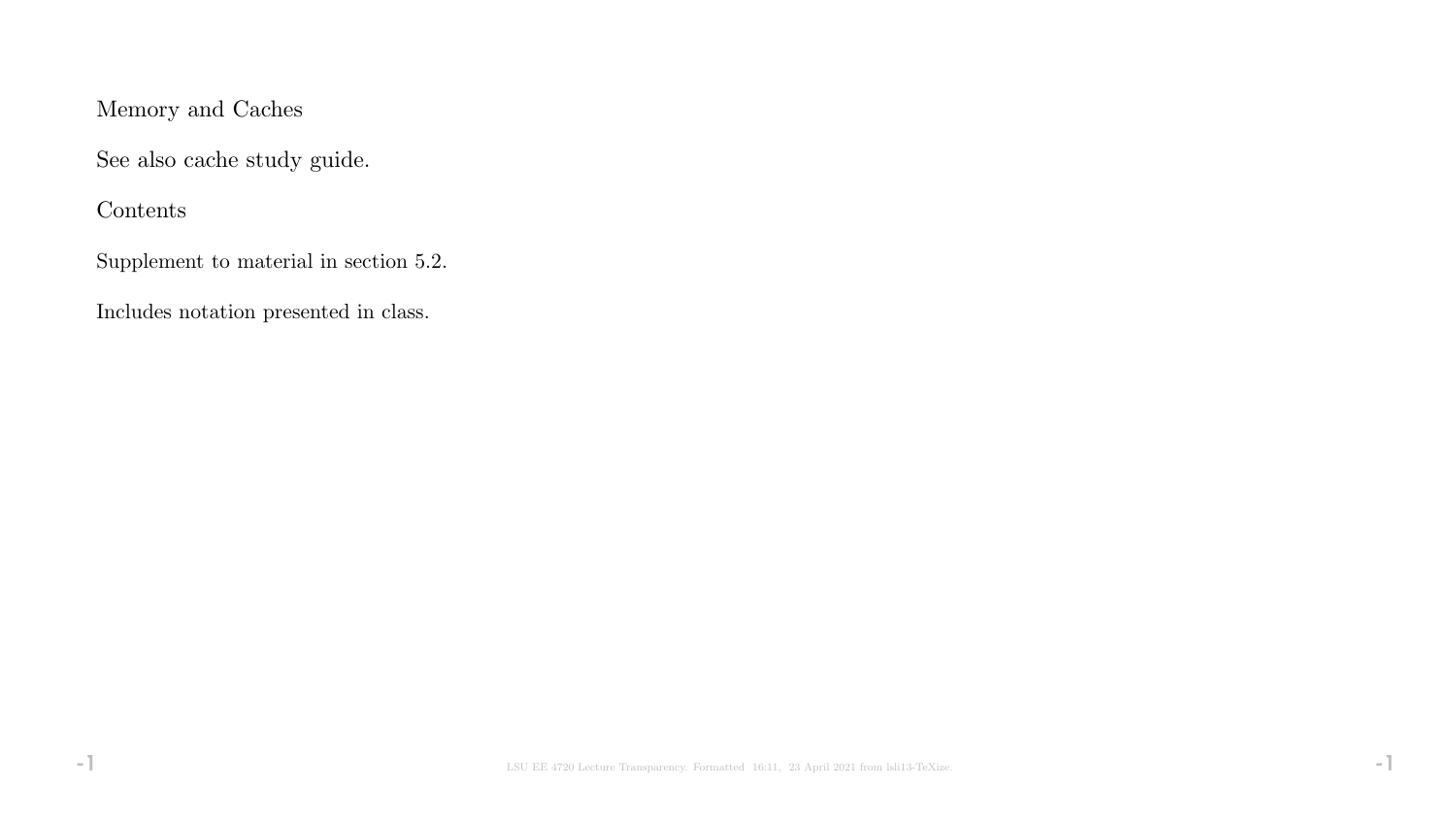Memory Basics and Terminology

Memory Basics and Terminology

In essence a memory system is quite simple:



Retrieve or store data at specified effective address.

But in practice its complexity can rival that of the processor.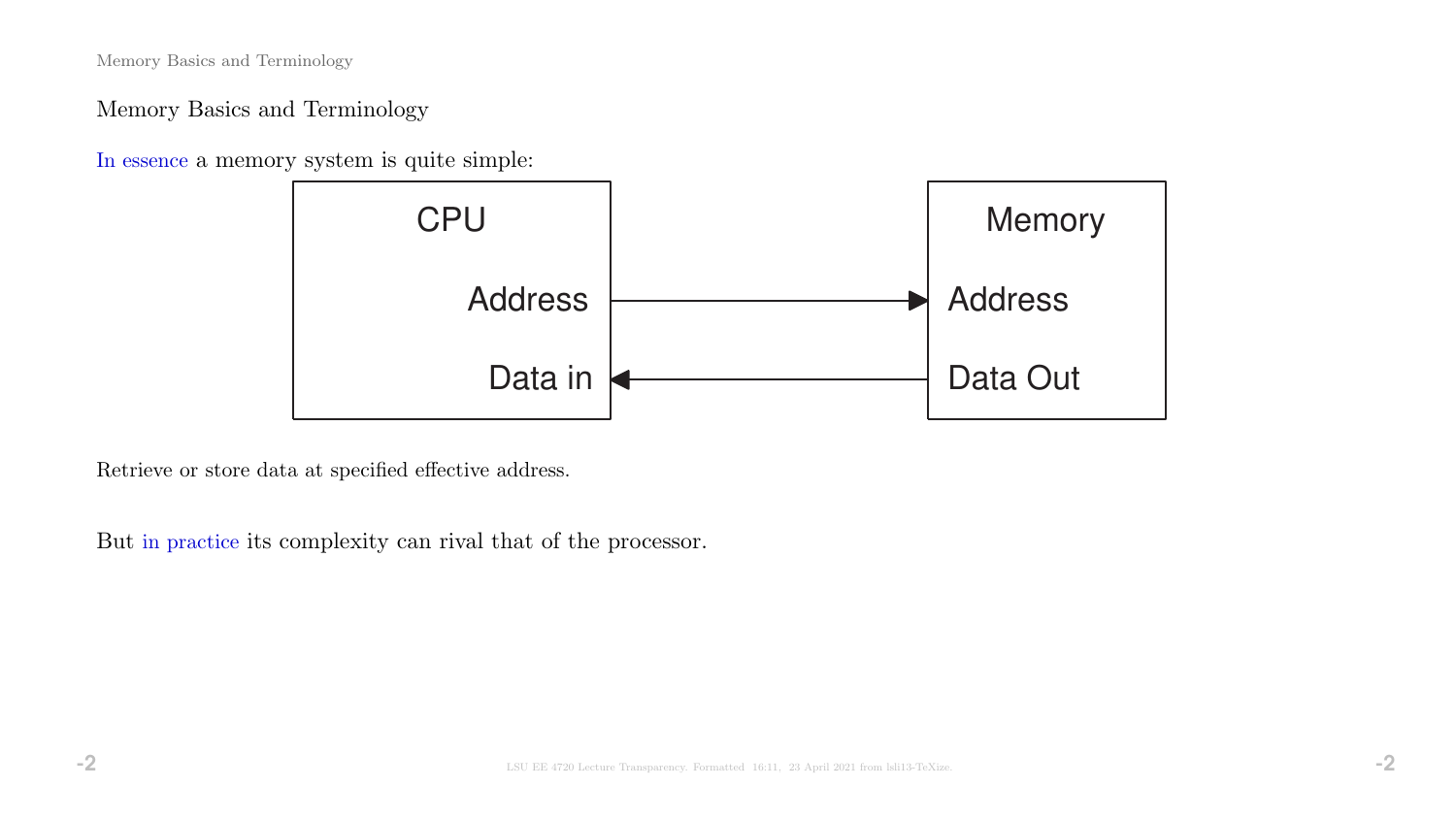Memory Basics and Terminology  $\gg$  Address Spaces

# Address Spaces

Address Space: The set of addresses defined in the ISA.

Address Space Size: The (maximum) number of bits needed to represent an address.

Symbol used in class: a.

The size of the address space defined by the MIPS32 ISA is 32 bits and so a memory address is 32 bits and there are  $2^{32}$ memory *locations*.

Typical address space sizes:

DLX, MIPS32, Sun SPARC V8, IA-32, ARM T16, ARM A32, and other older ISAs,  $a = 32$ ,

Intel 64, Itanium, MIPS64, DEC Alpha, Sun SPARC V9, ARM A64,  $a = 64$ .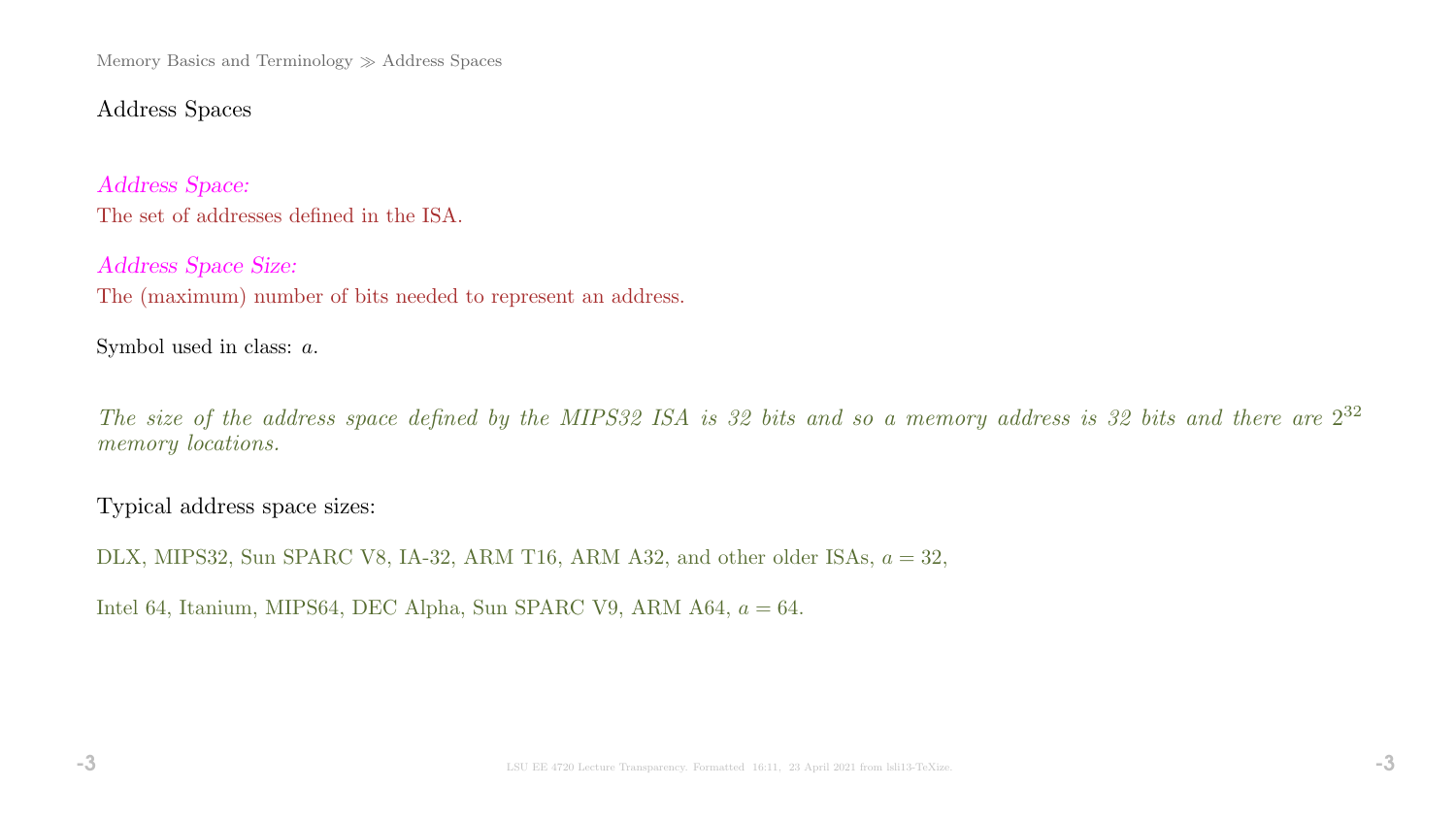Memory Basics and Terminology  $\gg$  Address Spaces  $\gg$  Real v. Virtual Address Spaces

# Real v. Virtual Address Spaces

Real Address Space: a.k.a. Physical Address Space The set of addresses used by main memory.

Real Address: An address in a real address space.

Given a real address, can open up computer's case, find the right DRAM chip, saw off its top, ... . . . and with a very steady hand point to data.

Virtual Address Space: The set of addresses usually used by programs.

Physical location used for a virtual address can change as a program runs.

Given a virtual address, cannot point to a chip and say data is there...

. . . since location of data is not pre-determined and location can change.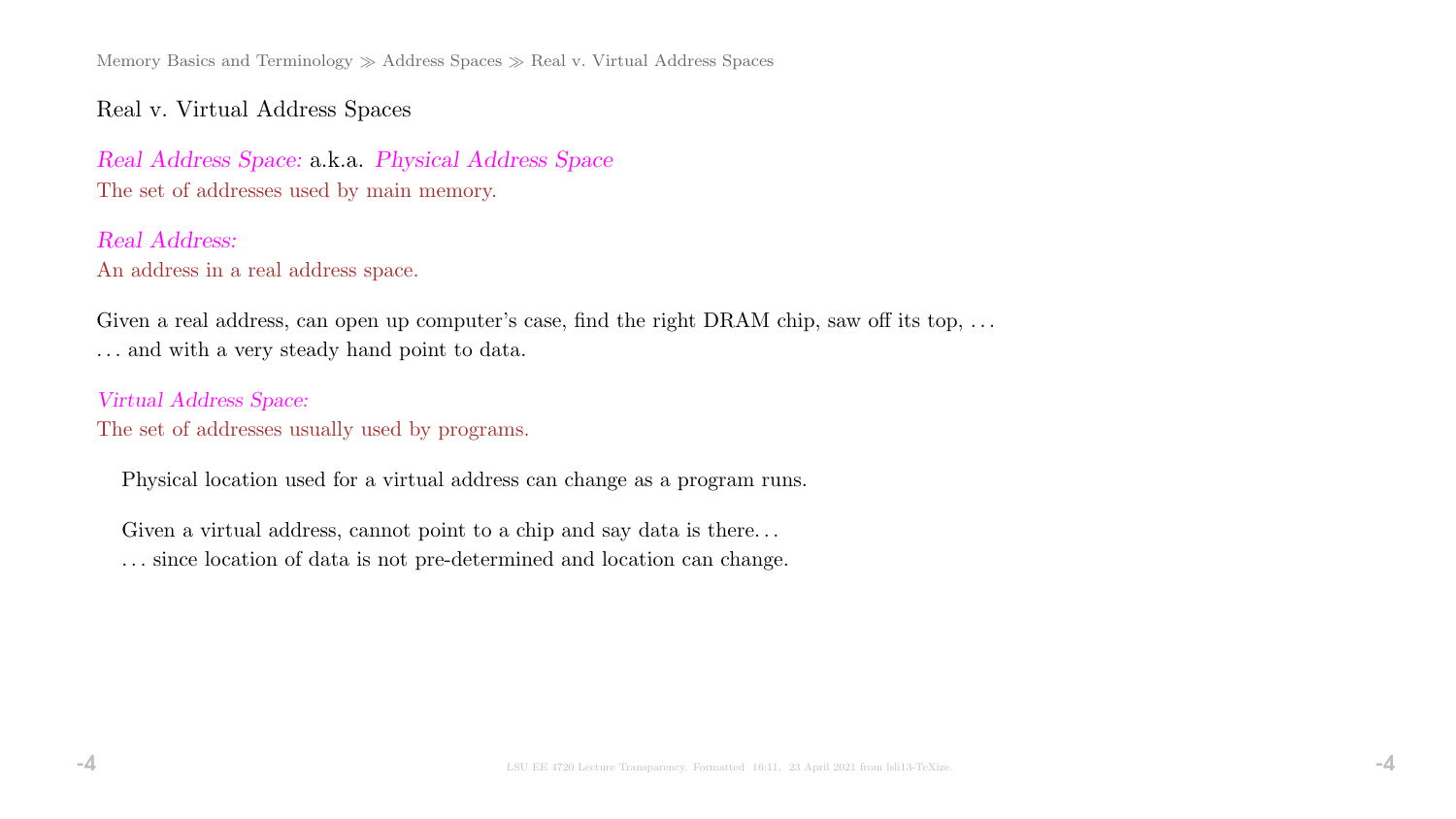Memory Basics and Terminology  $\gg$  Address Spaces  $\gg$  Usage of Virtual Address

### Usage of Virtual Address

### Virtual Address "Users"

Instructions in most programs . . .

. . . including our code samples from class.

Usually the L1 cache, sometimes the L2 cache (covered later).

Real Address "Users"

The first instructions that a computer runs after it resets.

Low-level OS code written by those getting  $A+$ 's in this class.

Memory devices use physical addresses.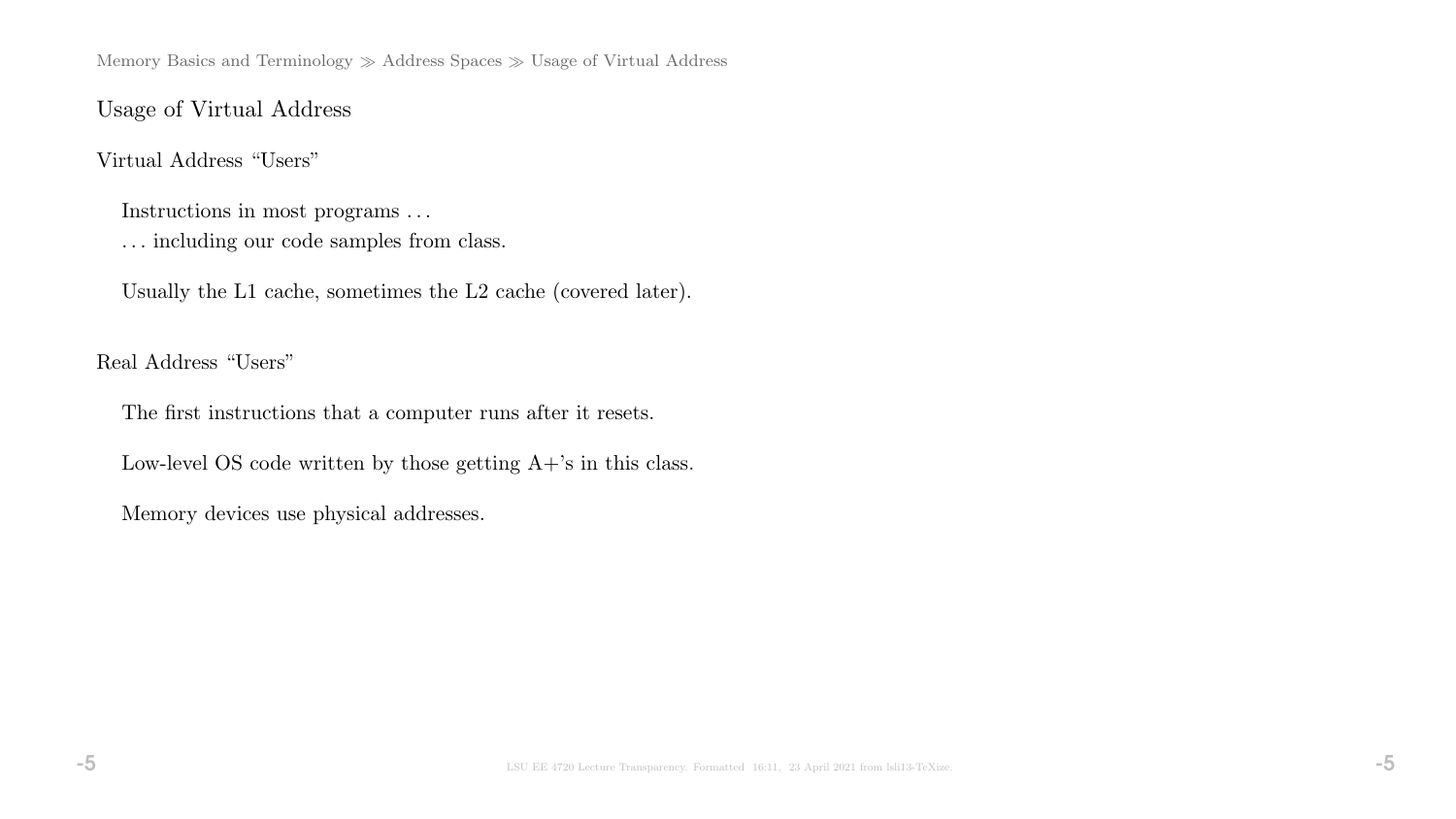Memory Basics and Terminology  $\gg$  Address Spaces  $\gg$  Usage of Virtual Address

### Translation between Virtual and Real Addresses

Translation from Virtual to Real Addresses . . .

. . . performed in part by hardware somewhere between the CPU and memory.

The hardware called a translation lookaside buffer (TLB)... . . . which is itself a kind of a cache.

The TLB is typically updated by OS software ...  $\ldots$  in response to a  $TLB$   $Miss$  exception.

Depending on design, cache uses virtual or physical addresses.

Processor can switch between virtual and real addresses.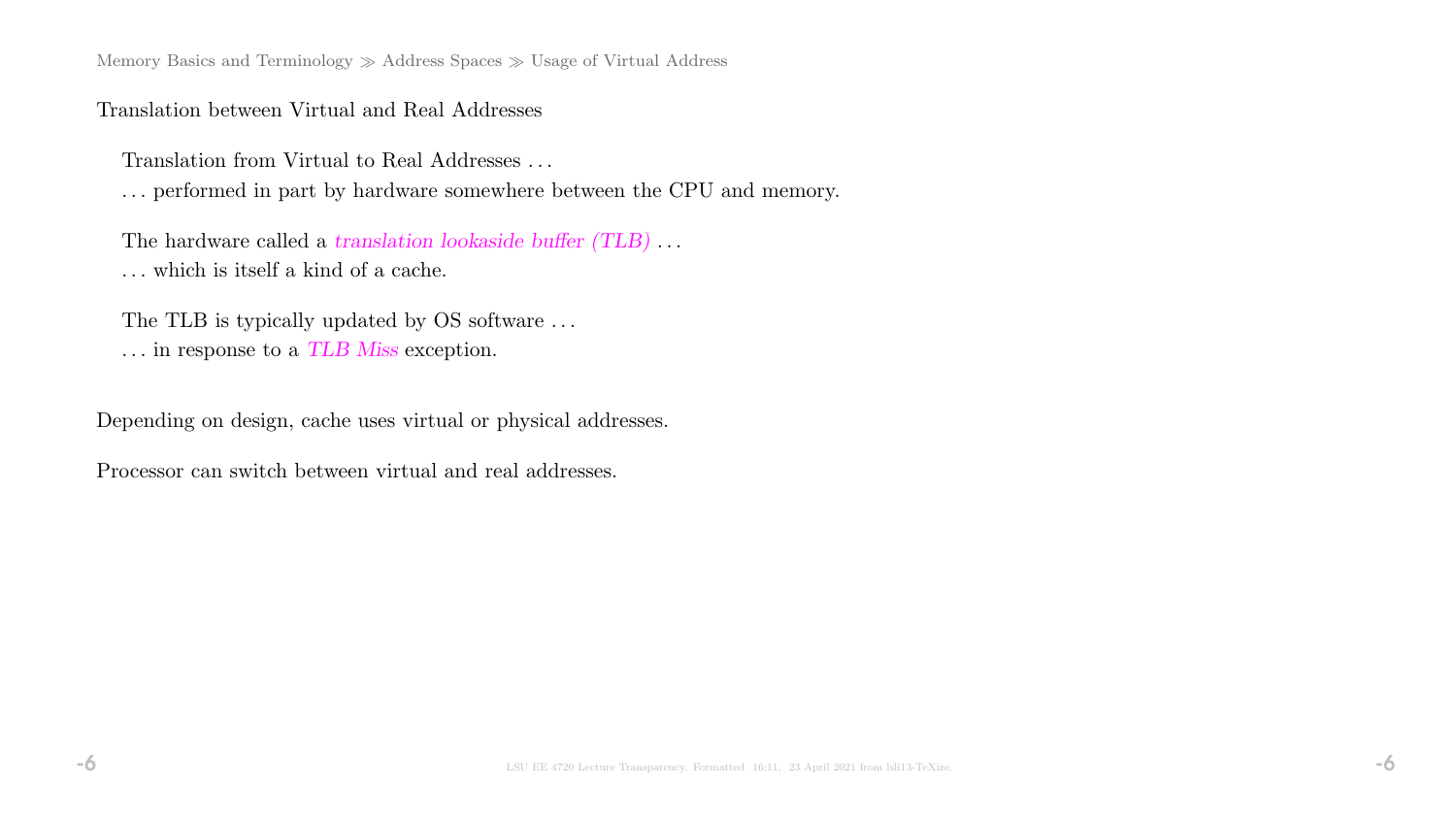Memory Basics and Terminology  $\gg$  Data Bus and Alignment  $\gg$  Definitions

# Data Bus and Alignment

### Character:

What a memory address refers to; defined by the ISA.

Number of bits in a character denoted  $\boldsymbol{c}$ 

In most systems,  $c = 8$  bits and called a byte.

In MIPS 1b  $r1$ ,  $0(r2)$  ...

... loads the one character at address  $0(r2)$  into register r1.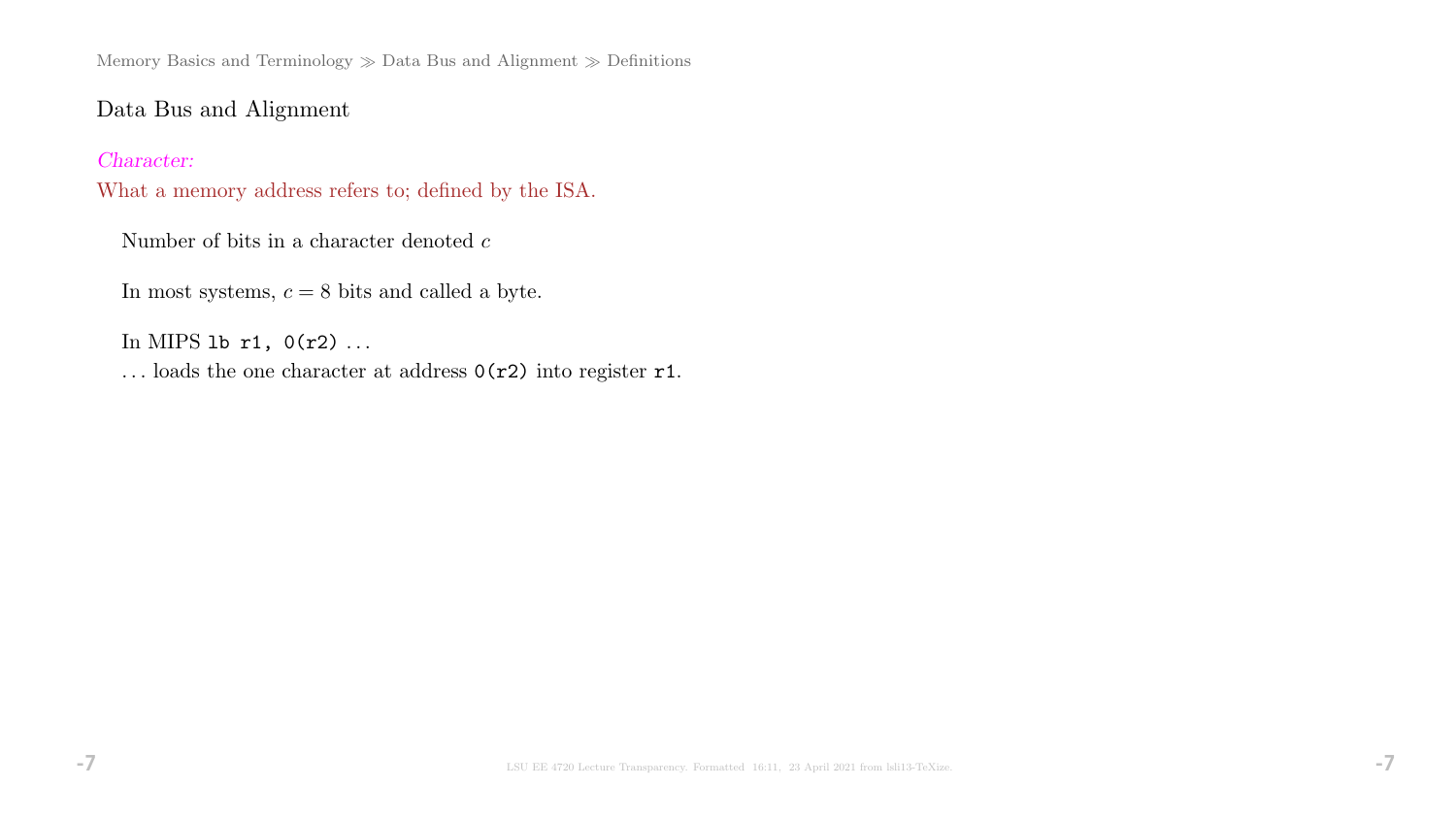Memory Basics and Terminology  $\gg$  Data Bus and Alignment  $\gg$  Definitions

### Bus Width:

The number of bits brought into the processor in a single memory access.

Symbol used in class  $w$ .

The number of bits accessed by an instruction may be less, the other bits are ignored.

This is an implementation feature.

In any reasonable system  $w$  is a multiple of  $c$ .

Typical values,  $w = 64$  bits.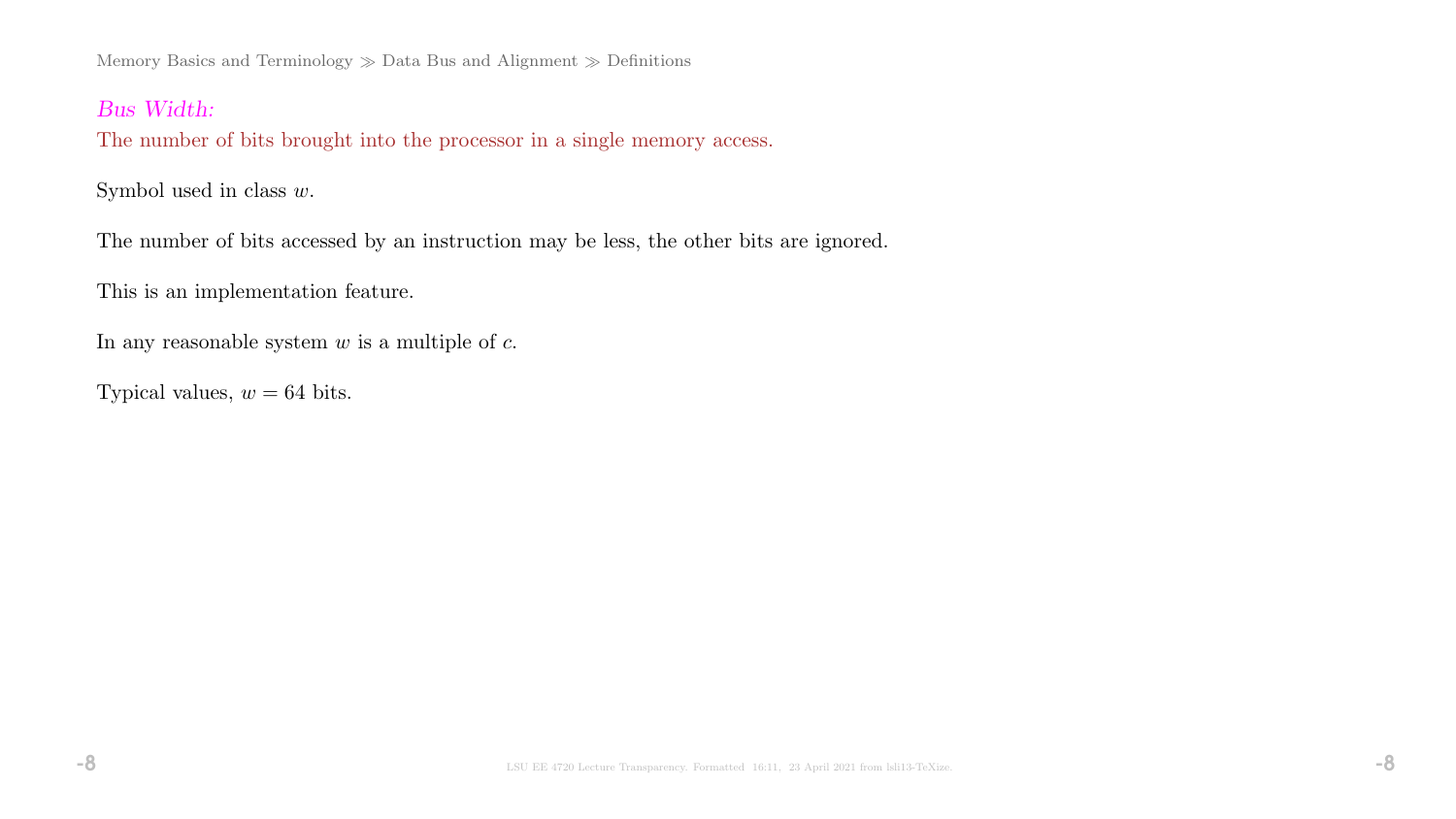Memory Basics and Terminology  $\gg$  Data Bus and Alignment  $\gg$  Bus/Alignment Example

Bus/Alignment Example

```
# Data in memory:
# 0x1000: 5, 0x1001: 6, 0x1002: 7, 0x1003: 8.
# 0x1004 to 0x1007: 0x11111111
addi r1, r0, 0x1000
1b r10, 0(r1) # Eff. addr = 0x1000, r10 <- 0x000000005
1b r11, 1(r1) # Eff. addr = 0x1001, r11 <- 0x000000006
1b r12, 2(r1) # Eff. addr = 0x1002, r12 <- 0x00000007
1b r13, 3(r1) # Eff. addr = 0x1003, r13 <- 0x000000008
lh r15, 0(r1) # Eff. addr = 0x1000, r15 <- 0x00000506
lh r16, 2(r1) # Eff. addr = 0x1002, r16 <- 0x00000708
lw r20, 0(r1) # Eff. addr = 0x1000, r20 <- 0x05060708
```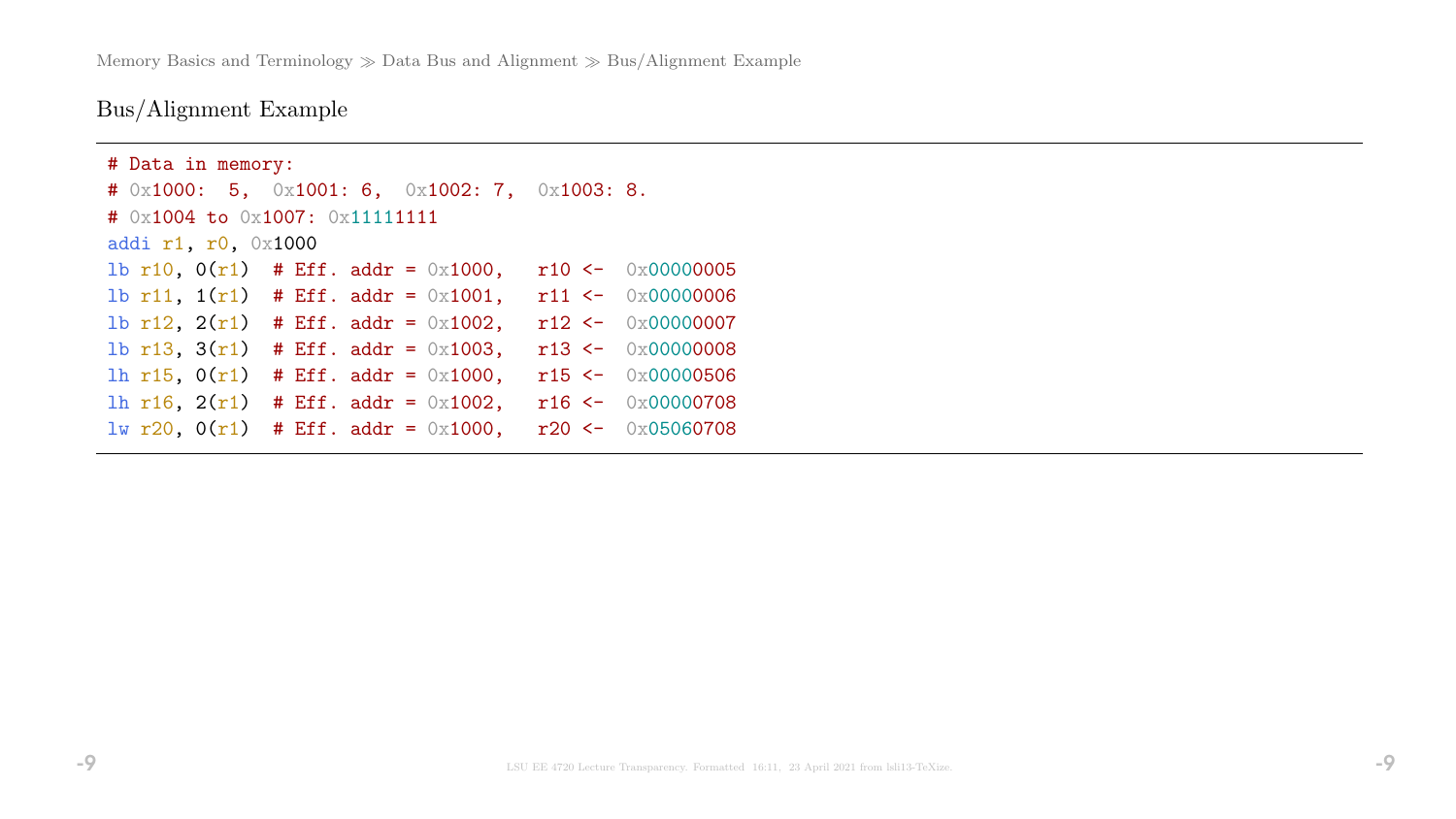Memory Basics and Terminology  $\gg$  Data Bus and Alignment  $\gg$  Bus/Alignment Example

## Relationship Between Address and Data on Bus

If  $w = c$  then data on bus is for a single address.

If  $w/c = 2$  then data on bus is for two consecutive addresses.

If  $w/c = D$  then data on bus is for D consecutive addresses.

When load instructions refer to less than  $w/c$  addresses ... ... the processor hardware extracts bits needed ... . . . using an alignment network.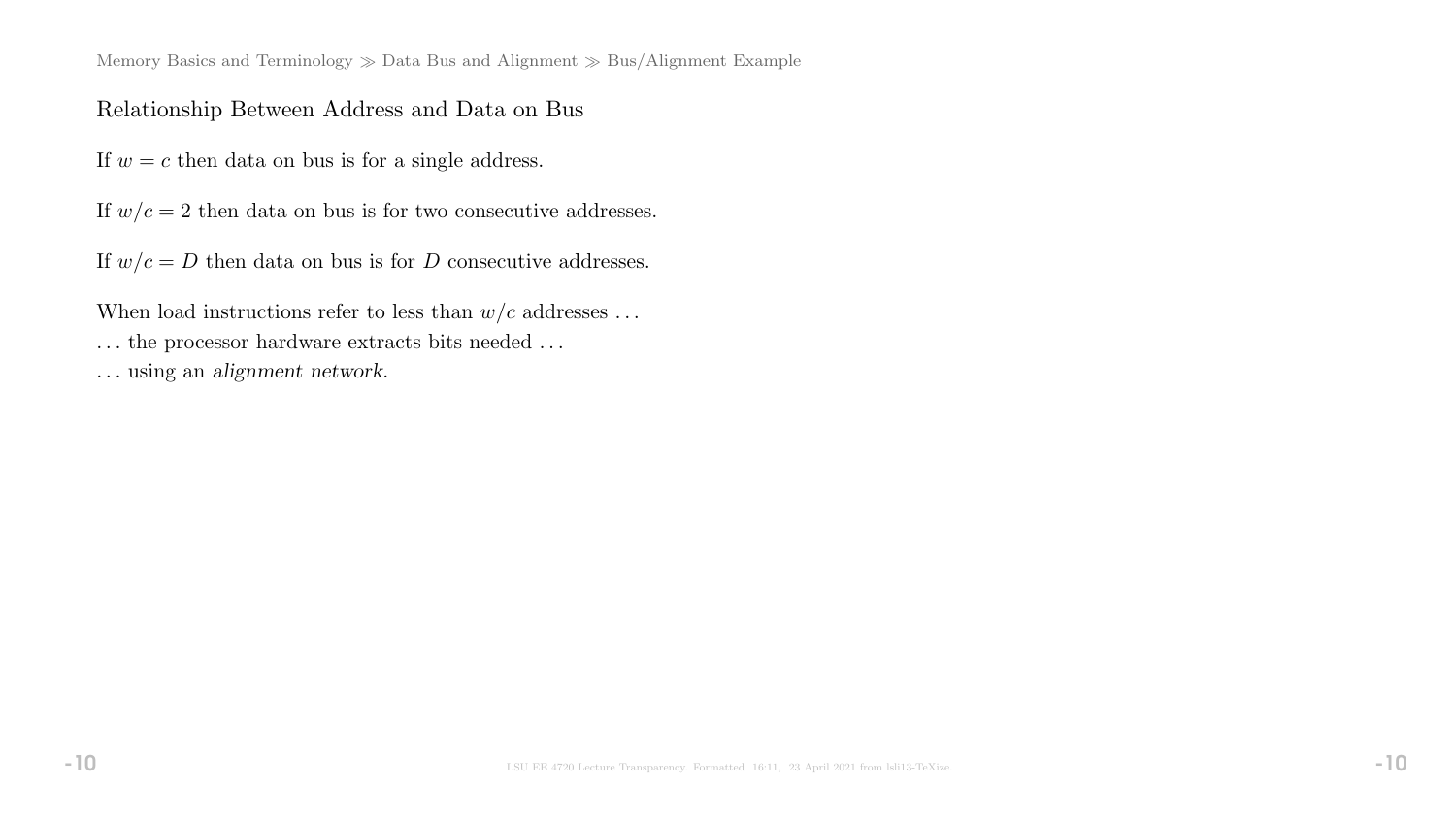Memory Basics and Terminology  $\gg$  Data Bus and Alignment  $\gg$  Alignment Network

# Alignment Network

# Alignment Network:

The hardware that shifts and pads or sign-extends data on the bus so that it can be used by the processor.

### Bus width fixed at  $w$  bits  $\dots$

. . . but instructions may expect fewer bits.

Alignment network extracts bits that instruction needs ...

... and pads unused high-order bits with zeros or sign. CPU

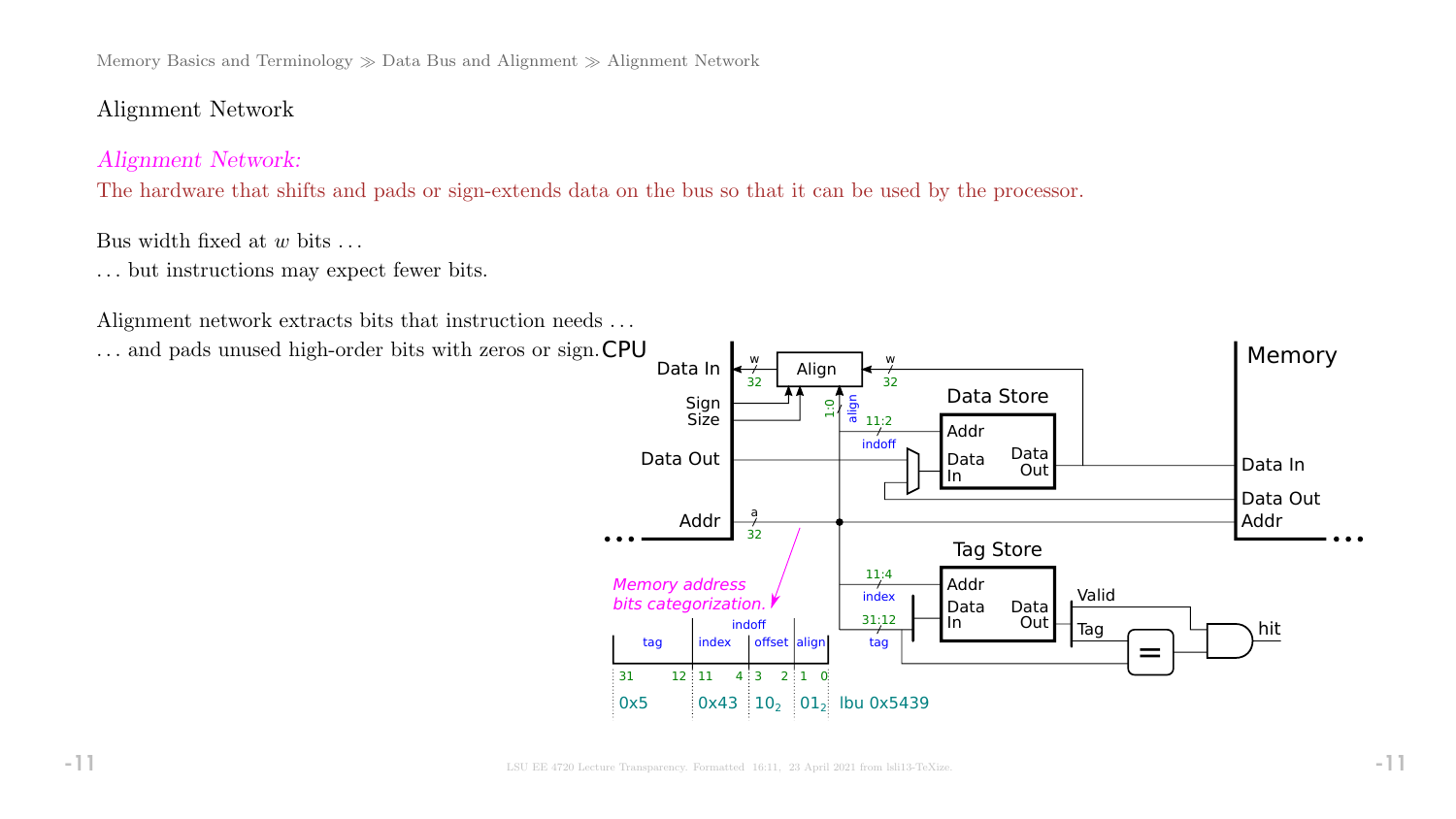Memory Basics and Terminology  $\gg$  Data Bus and Alignment  $\gg$  Alignment Network

Example: Suppose  $w = 128$  b = 16 B:

#  $r1 = 0 \times 1003$ # MEM[0x1000..0x100F] = 0x80 0x81 0x82 ... 0x8f lb  $r2$ ,  $0(r1)$  # Bus contents:  $0x80$   $0x81...0x8f$ ,  $r2$  <  $0xffffff83$ lbu r3,  $0(r1)$  # Bus contents:  $0x80$   $0x81...0x8f$ , r3<-0x83 lw r4, 1(r1) # Bus contents: 0x80 0x81...0x8f, r4<-0x84858687

For 1b alignment network extracts bits  $24:31$  from bus ... . . . padding high-order bits with 1 (MSB of 0x83).

For 1 bu alignment network extracts bits  $24:31$  from bus ... . . . padding high-order bits with 0 (unsigned load).

For  $\text{Iw}$  alignment network extracts bits  $32 : 63$  from bus ... . . . no padding since register and data are both 32 bits.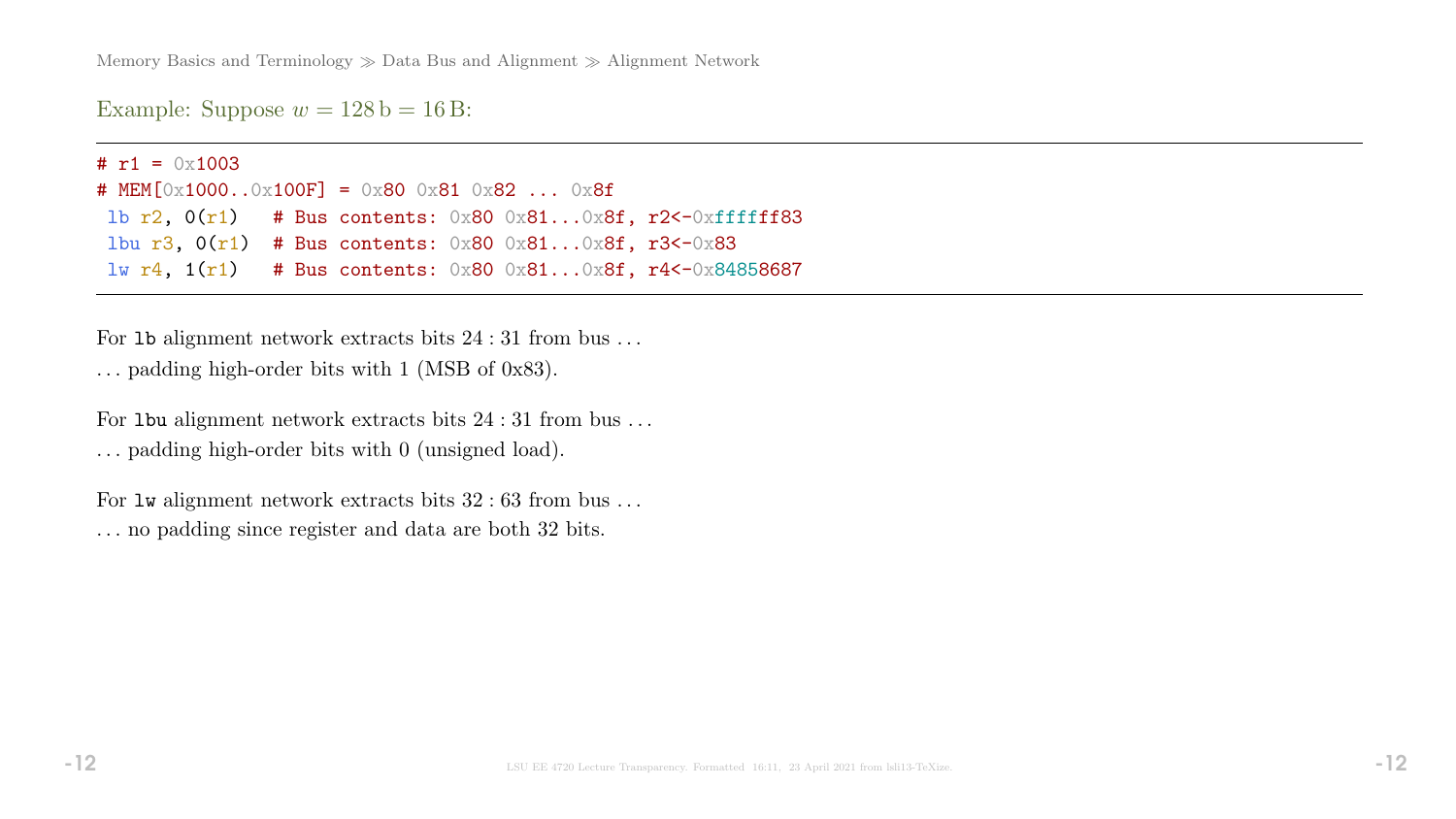Cache Overview  $\gg$  Motivation

Cache Overview

Motivation

Loads and stores are performed frequently.

Fast memory devices are expensive and size limited and ... . . . cheap memory devices are slow.

By organizing these devices into a *cache* performance  $\text{while } \omega \to \infty$ 

 $\dots$  almost as fast as expensive devices  $\dots$ 

. . . almost as cheap as slow devices.

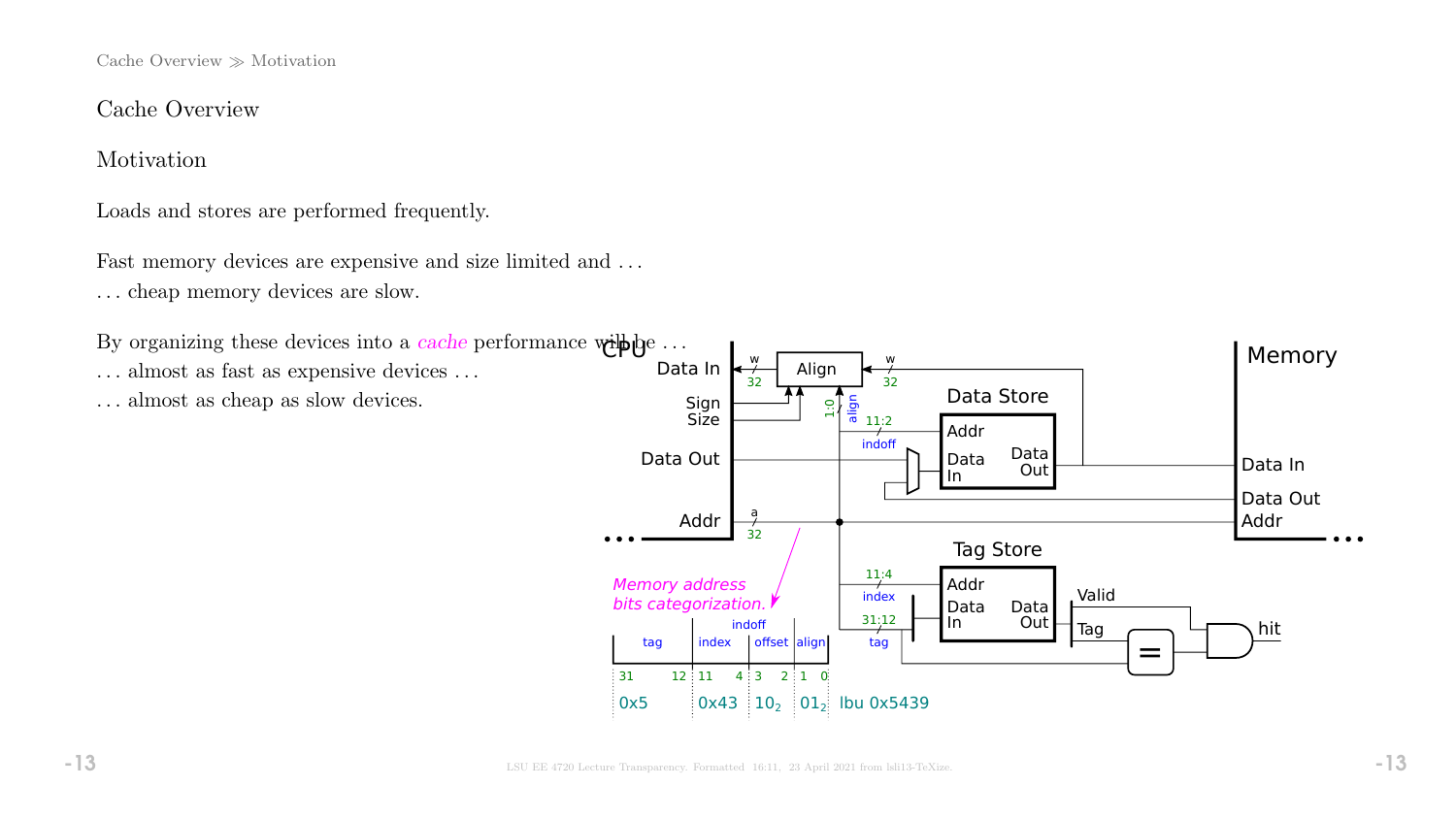Cache Overview  $\gg$  Cache Key Idea

## Cache Key Idea

Use cheap devices to implement (real part of) address space.

Use expensive devices to duplicate parts of address space.

Definition above can apply to many types of caches, e.g., disk caches.

This set concerned with main-memory caches.

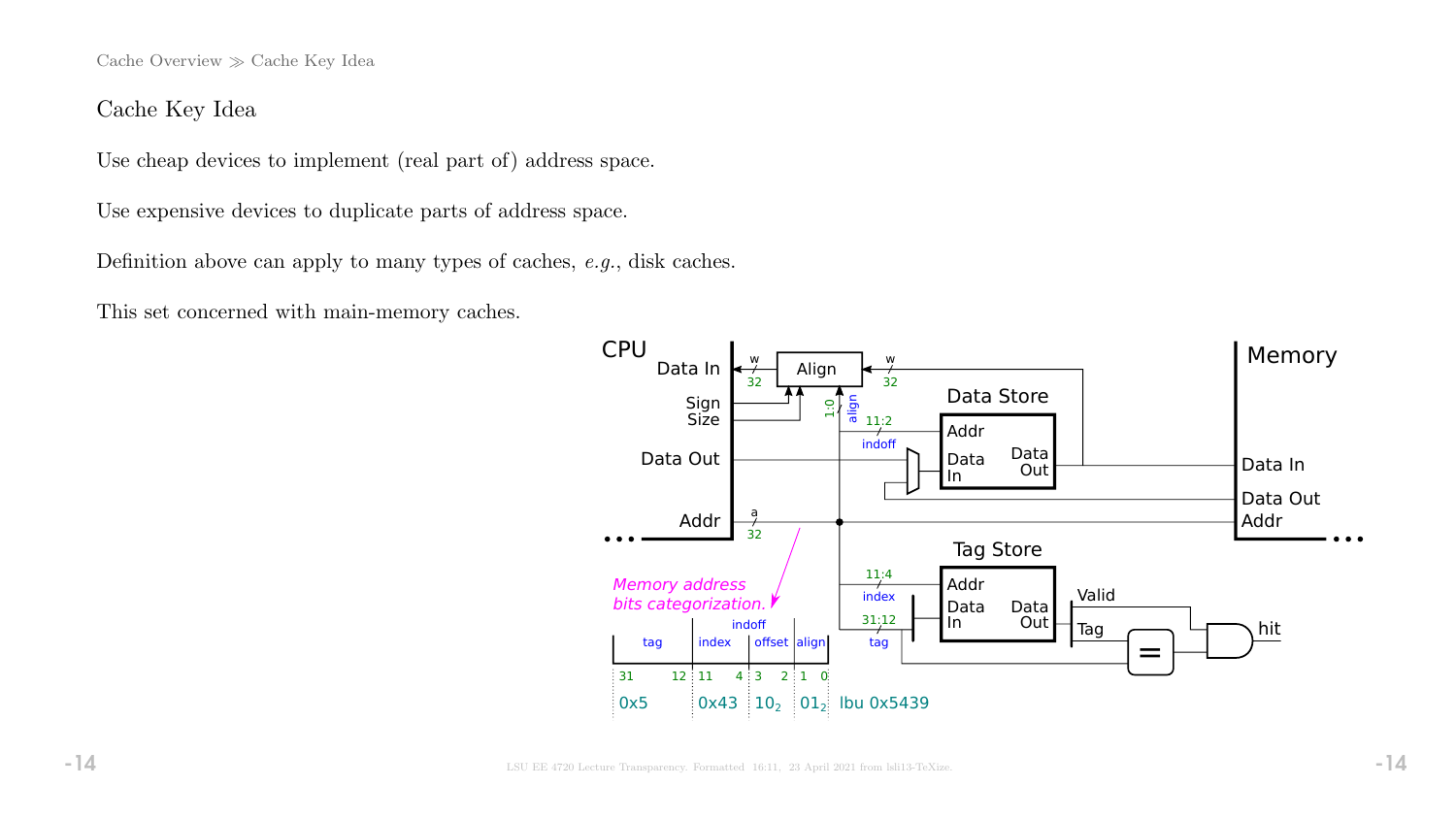Cache Overview  $\gg$  Cache Key Idea

### Cache Use

If accessed data found in expensive devices (labeled Data and Tag Store in diagram), . . . ... data will be returned quickly.

Called a hit.

If accessed data not in expensive devices . . .

- ... data copied from cheap (labeled Memory in diagram)...
- ... to expensive devices ...
- . . . and passed to processor. . .
- . . . taking much more time than a hit.

Called a miss.

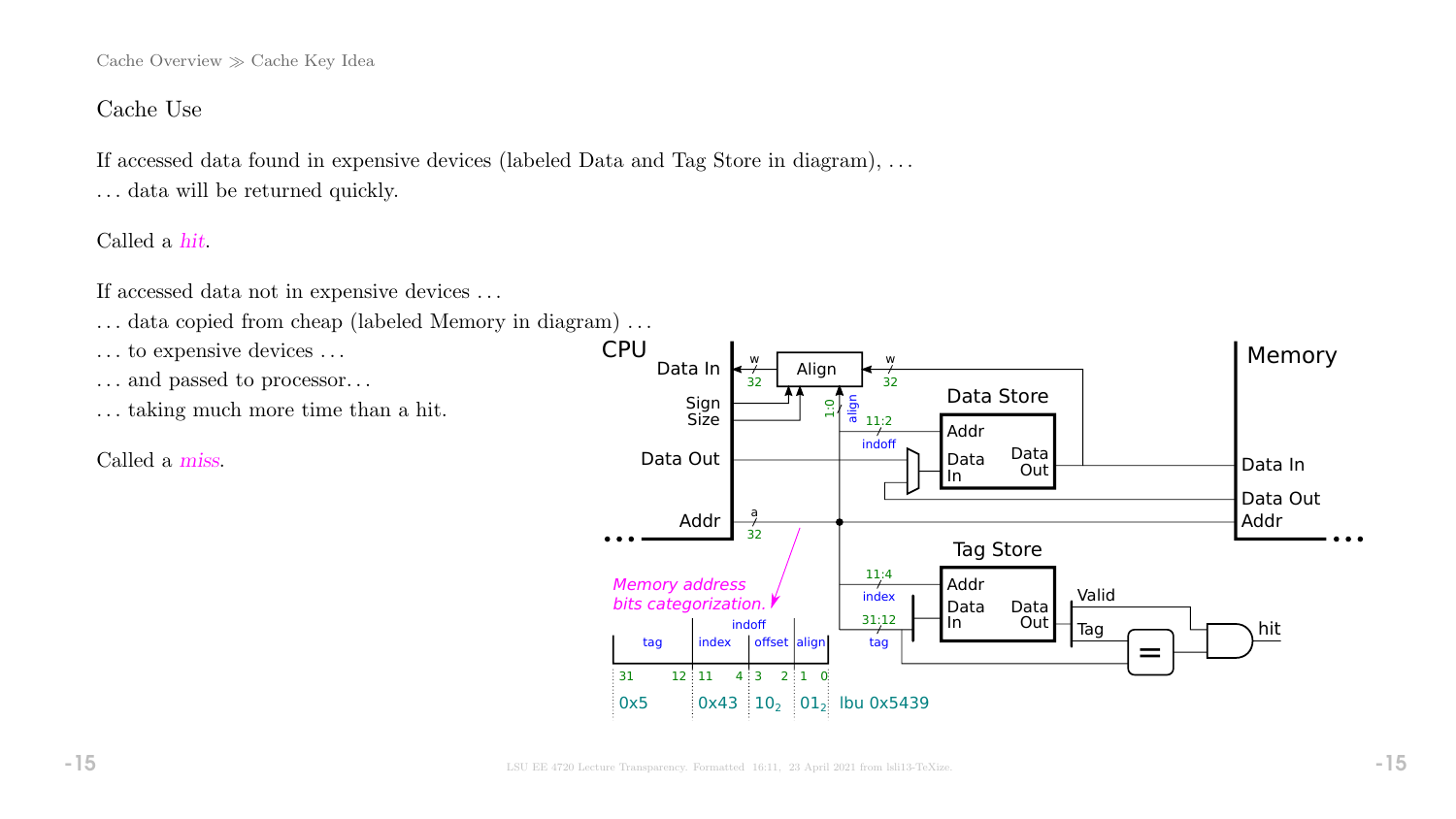# Direct-Mapped Cache

# Definitions

# Cache:

High speed storage that holds data which is normally kept in larger, slower storage. The larger storage is ordinarily accessed only after not finding data in the cache.

# Direct-Mapped Cache:

A simple cache design in which the low bits of an address determine where the data will be stored. Two addresses that are identical in their low bits but differ in the other bits cannot reside in a direct mapped cache at the same time.

# Hit:

A successful attempt to find data in a cache. The data will be available quickly.

### Miss:

An unsuccessful attempt to find data in a cache. Typically, the data will be retrieved from memory (or the next cache layer) placed into the cache, and sent to the CPU (or the previous cache layer).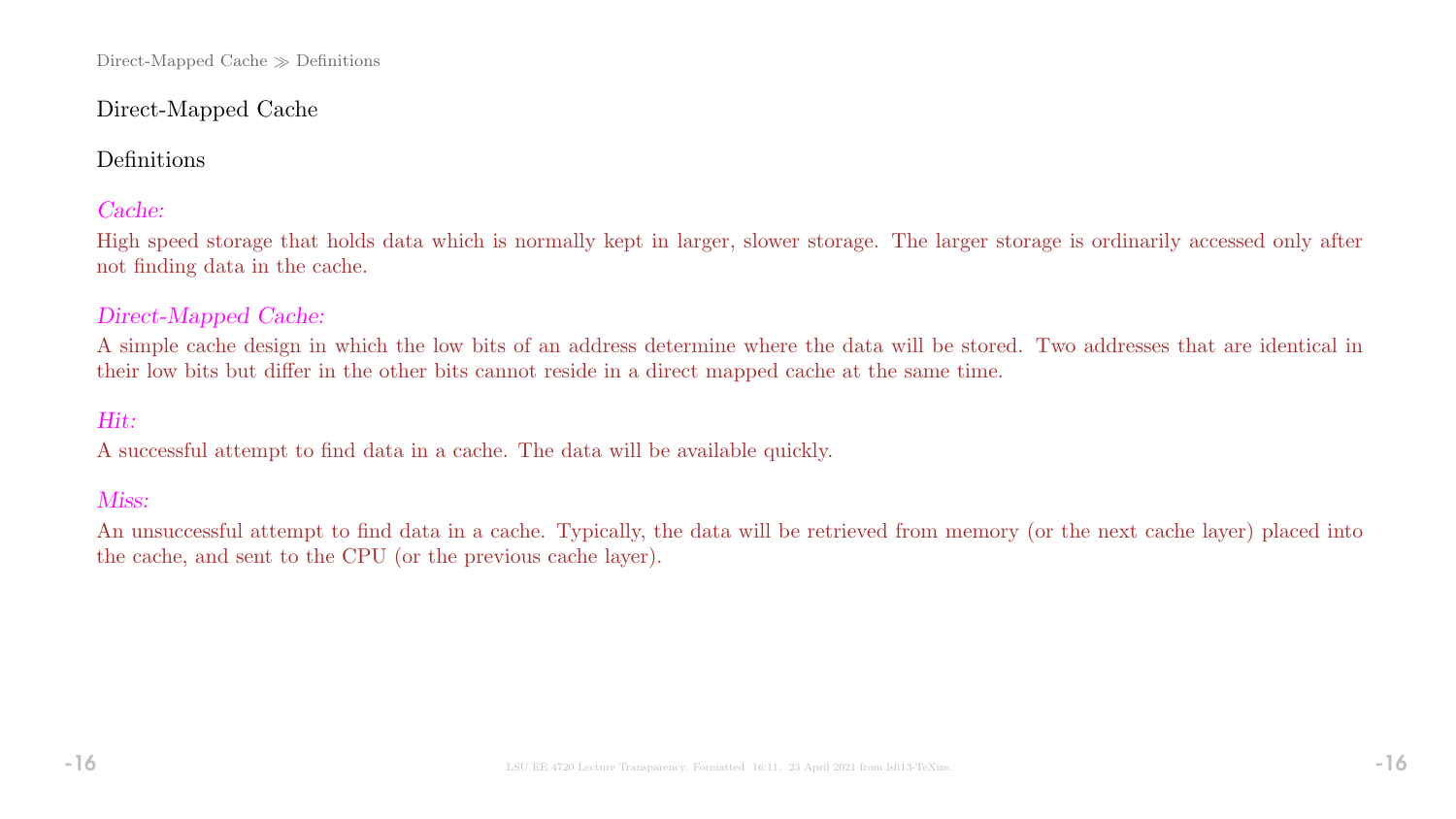Direct-Mapped Cache  $\gg$  Direct Map Cache Organization  $\gg$  Data Store

### Direct Map Cache Organization

Uses two memories, called *data store* and tag store. (Both expensive.)

### Data Store:

The cache memory used to hold cached data.

Data memory holds copies of data held by cheap devices.

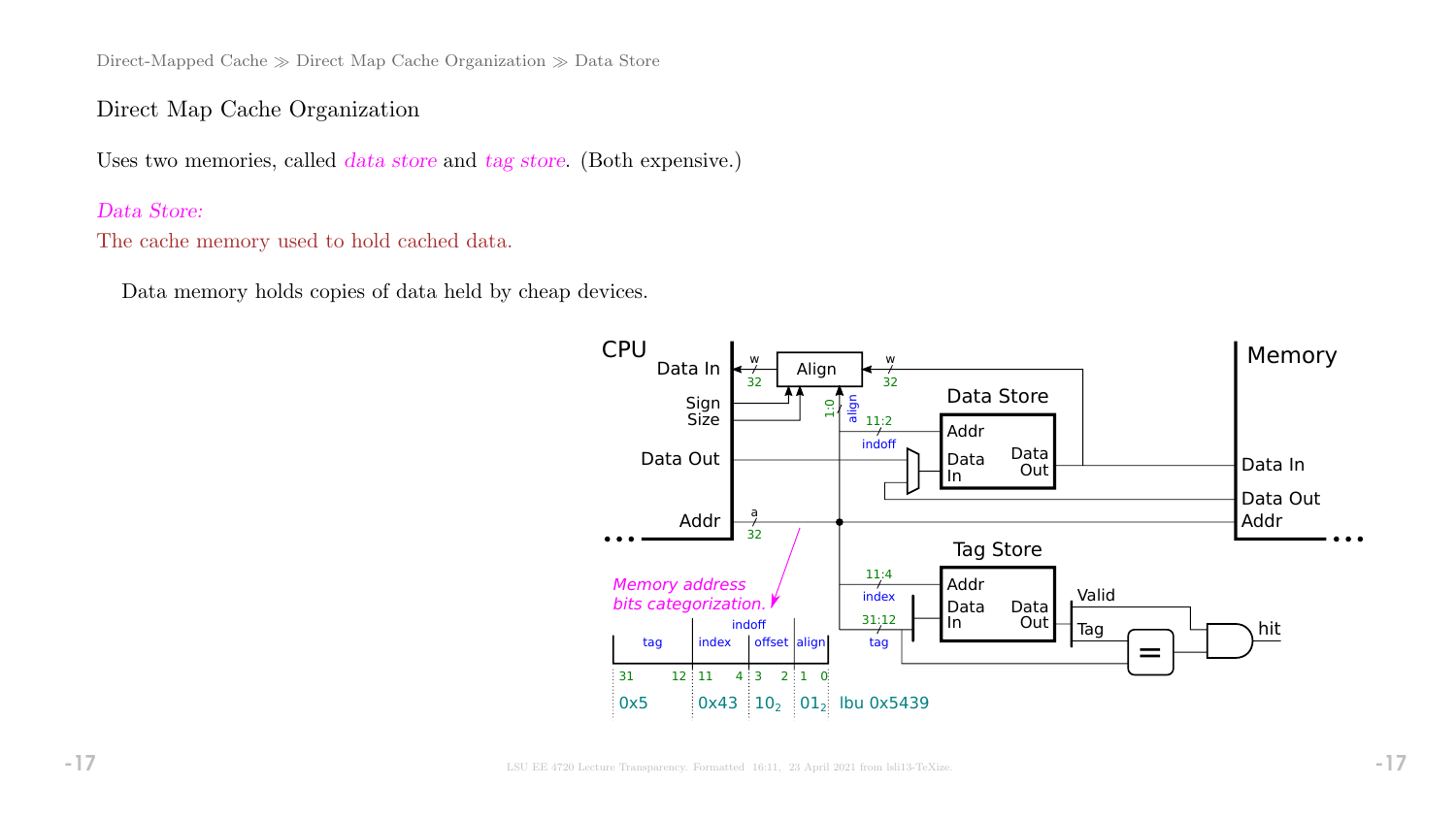Direct-Mapped Cache  $\gg$  Direct Map Cache Organization  $\gg$  Data Store

# Tag Store:

Cache memory that holds information about cached data, including part of the cached data's addresses, called a tag, and status bits.

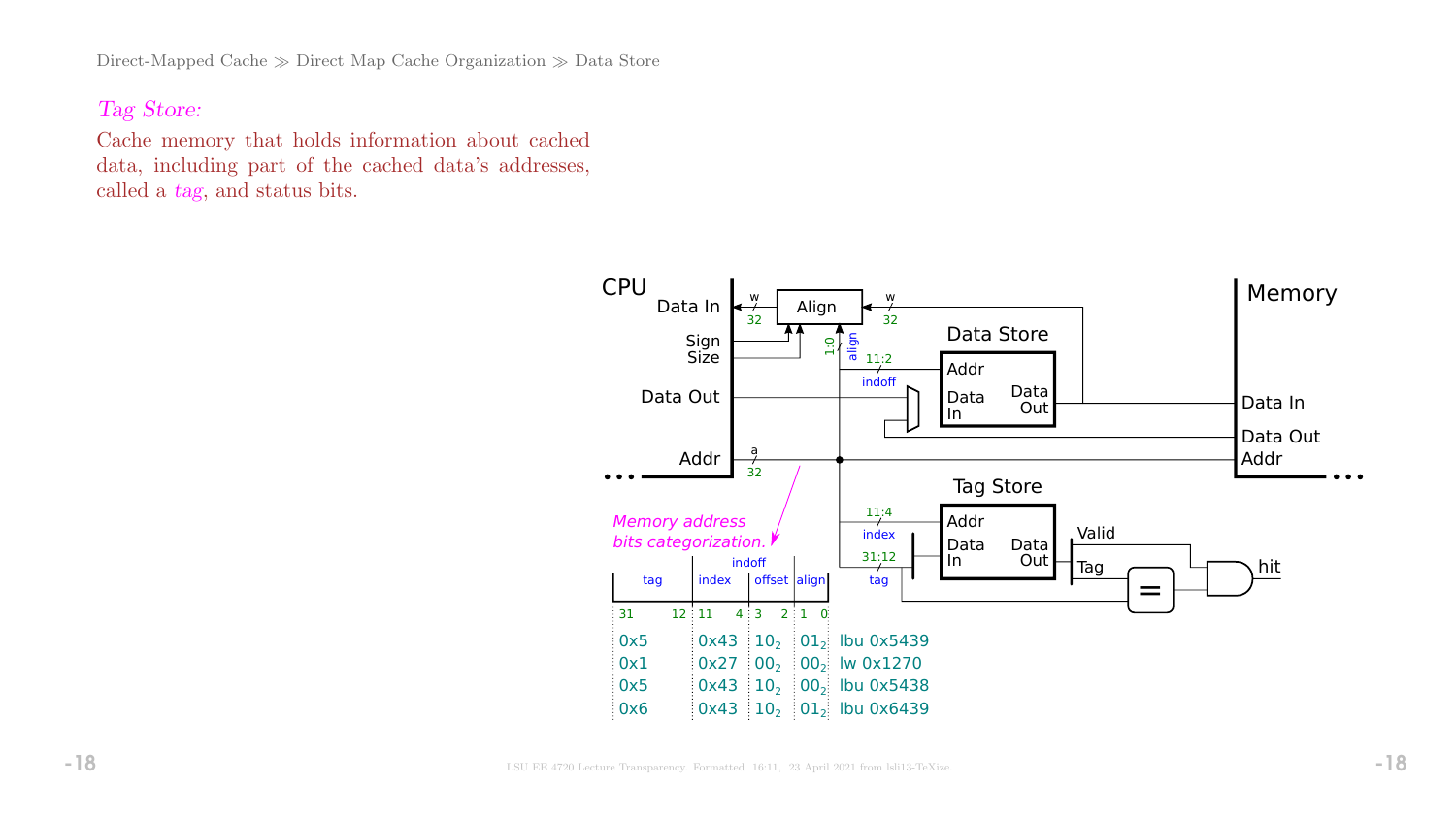Direct-Mapped Cache  $\gg$  Direct Map Cache Organization  $\gg$  Cache Lines

### Cache Lines

Line: also called a block The unit of storage in a cache.

Consists of one or more bus-width's worth of data.

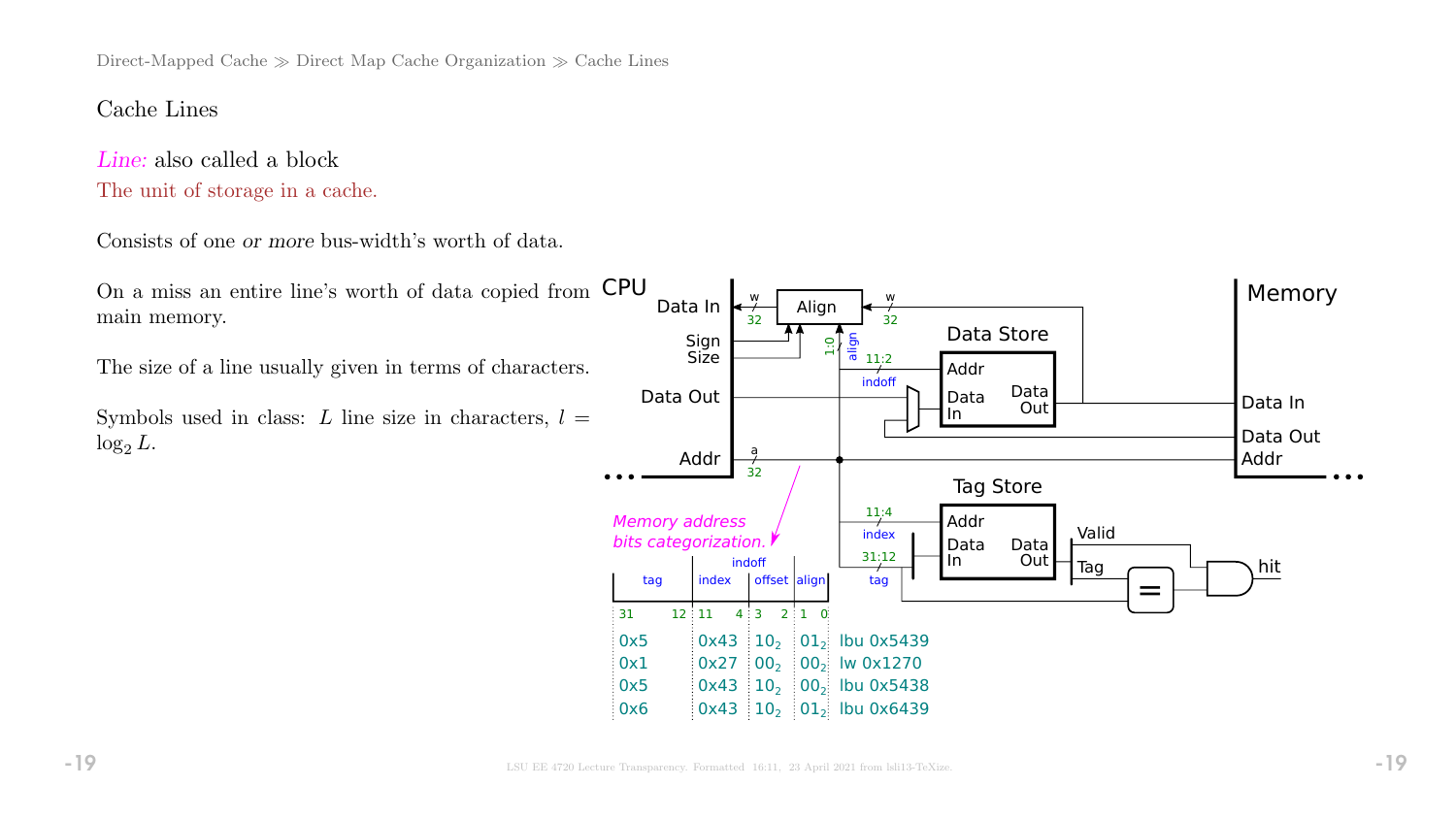Direct-Mapped Cache  $\gg$  Direct Map Cache Organization  $\gg$  Cache Sets

### Cache Sets

### Set:

Lines that share a common index.

#### Index explained further below.

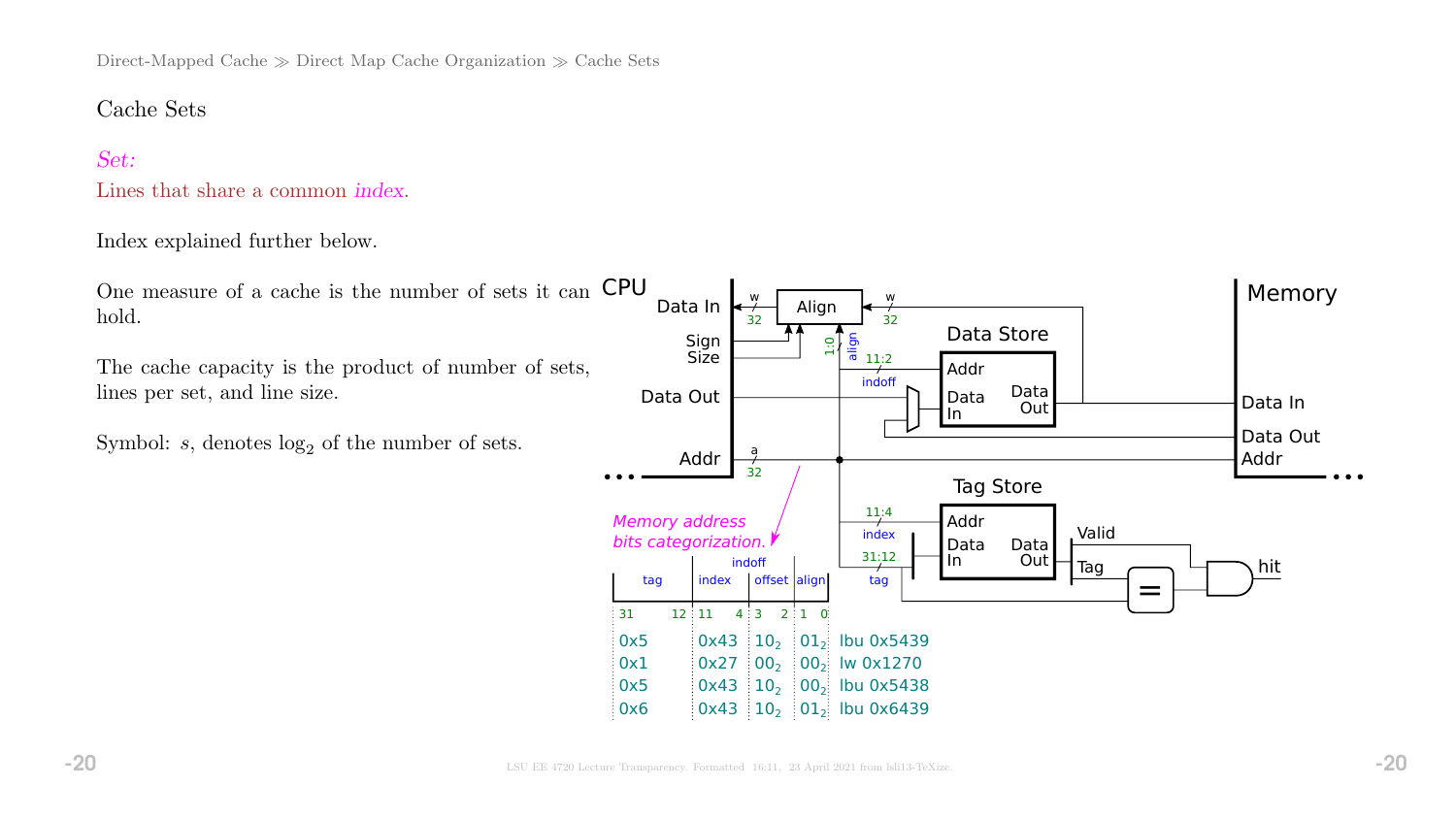Direct-Mapped Cache  $\gg$  Address and Cache Structure

## Address and Cache Structure

Address bit positions, fields, can be used to locate data in cache.

# For

a-bit address space,

 $2<sup>s</sup>$ -set cache,

 $2^l$ -character lines,

and  $d = \log_2(w/c)$  character bus width

the fields would be as follows:

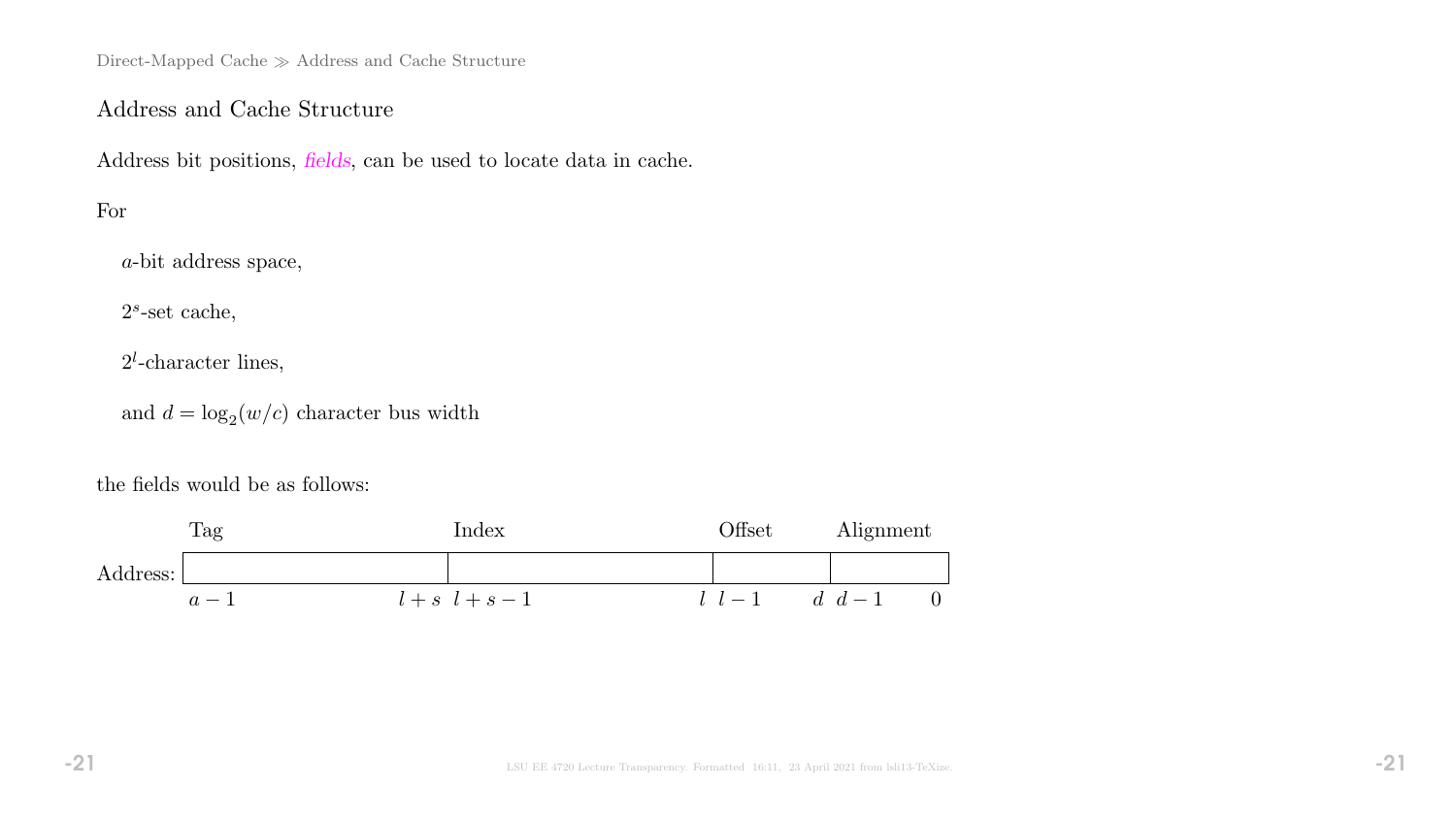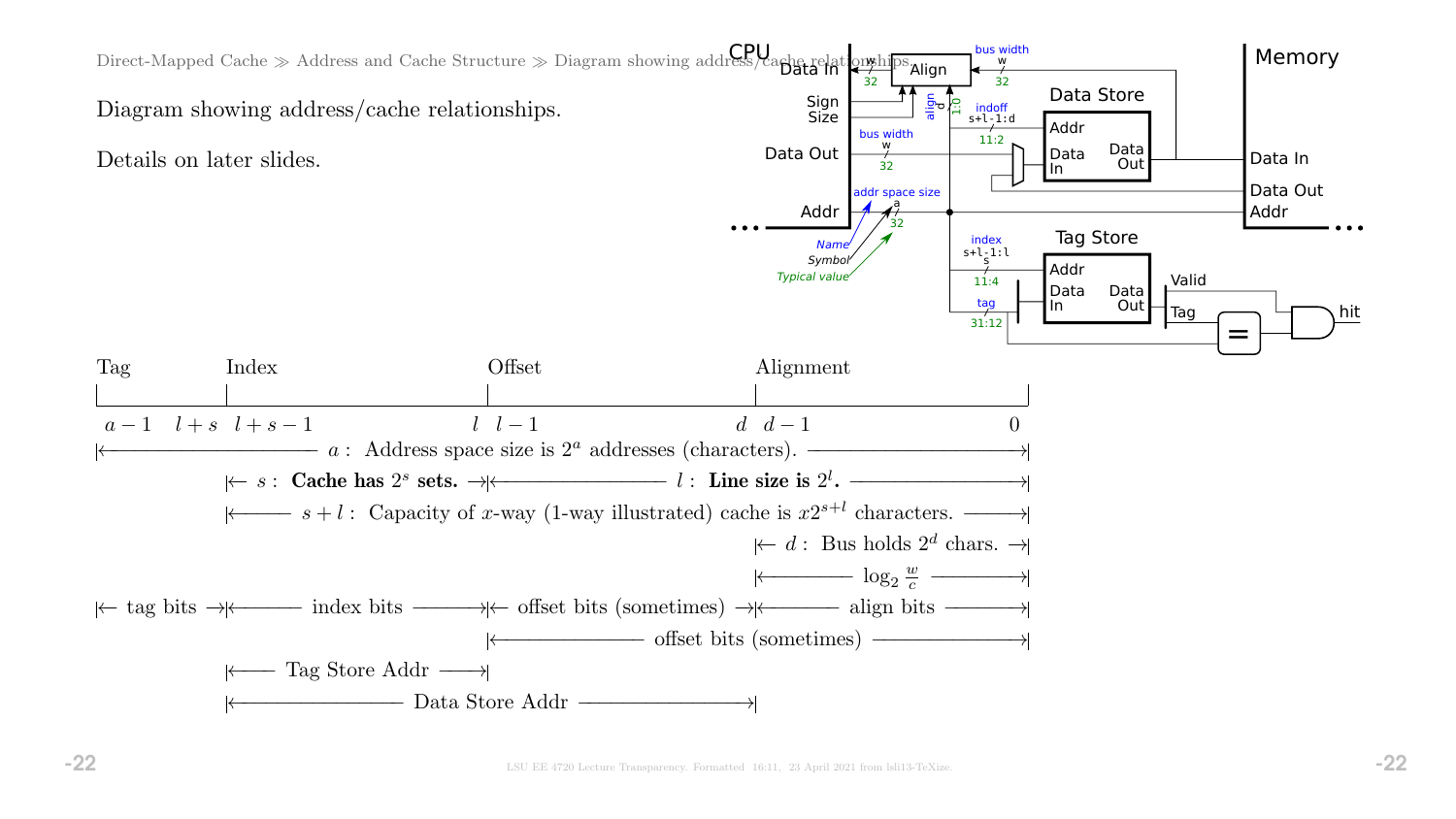### Alignment Bits:

The low-order address bits that refer to a character position on the bus.



If the 2 least significant address bits are 0 then the address refers to the first character position, bits 0:7 (assuming little-endian numbering).

If the 2 least significant address bits are 01 then the address refers to the second character position, bits 8:15, etc.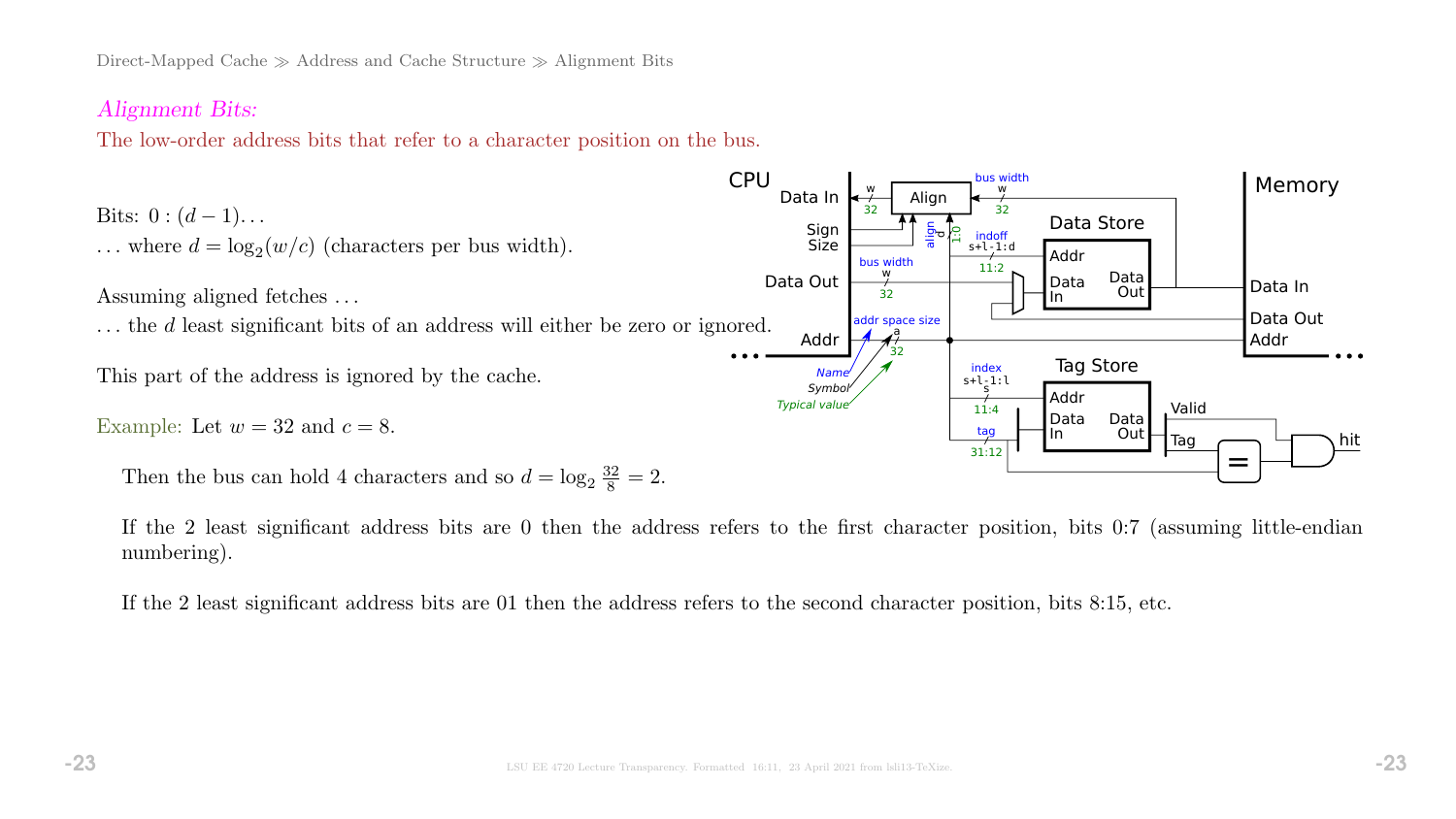Direct-Mapped Cache  $\gg$  Address and Cache Structure  $\gg$  Tag

# Offset:

The low-order address bits that refer to a character position within a line.

Bits:  $d : (l - 1)$ ,

(A line can hold more than one bus-width worth of data.)

This and the index are used to look up the data in each of the data memories.

These bits are labeled "offset" in figure 5.8. Two of those five bits are offset bits as defined here and are shown connected (along with index) to the address inputs of the data memories.

### Index:

The address bits, adjacent to the offset, that specify the cache set to be accessed.

Bits:  $l : (l + s - 1)$ 

Used to look up a tag in each of the tag memories.

Along with the offset, used to look up the data in each of the data memories.

These are labeled "index" in figure 5.8 and are shown connecting to the data and tag memories.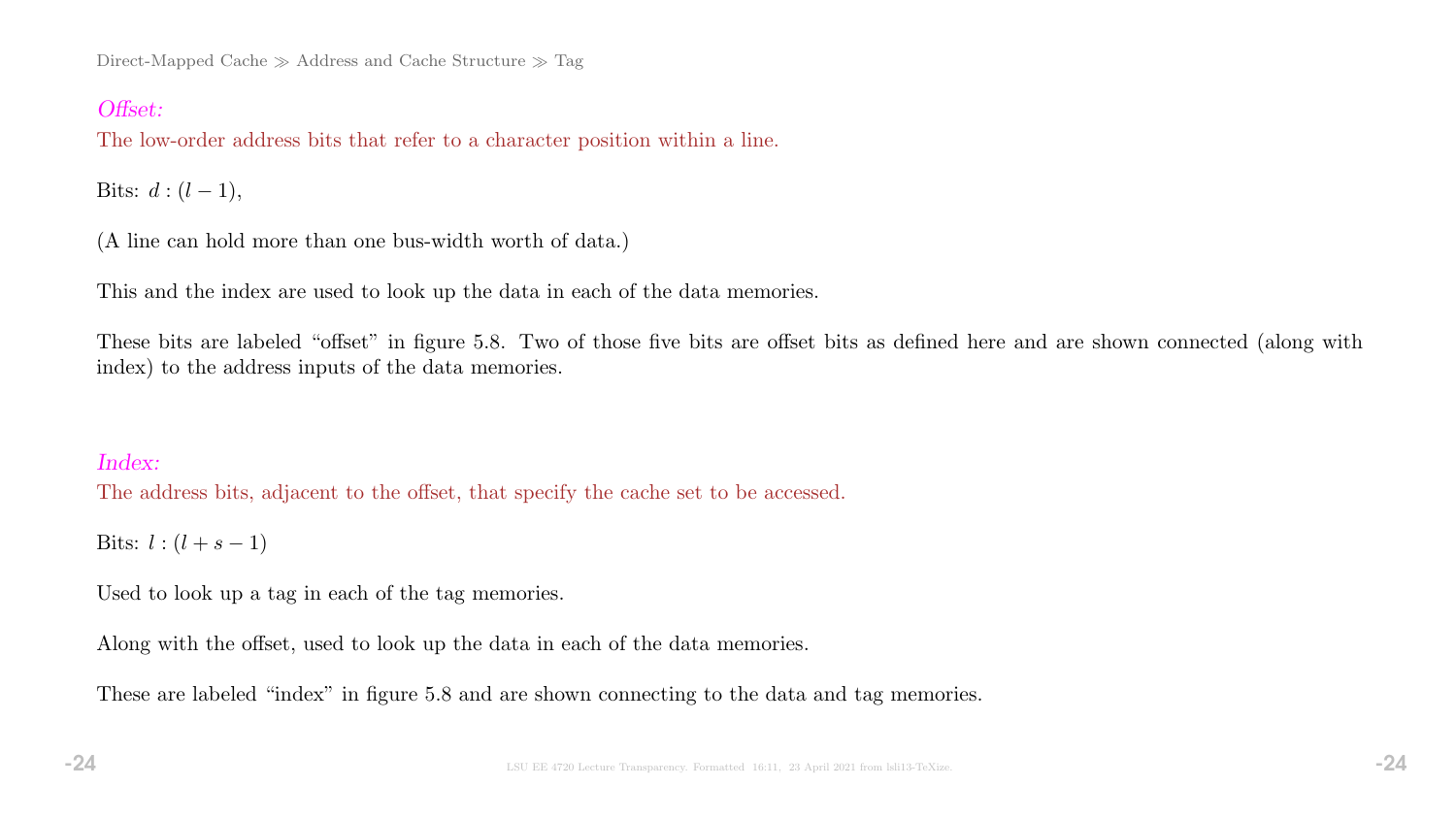Direct-Mapped Cache  $\gg$  Address and Cache Structure  $\gg$  Tag

## Tag:

The address bits that are neither index nor offset bits.

Bits:  $(l + s) : (a - 1)$ 

An address bit is either an offset bit, an index bit or a tag bit.

Tag bits are stored in tag memories.

They are later are retrieved and compared to the tag of the address being accessed.

There is a hit if a tag matches and the corresponding valid bit is 1.

Labeled "tag" in figure 5.8. The figure omits the data-in port to the tag memories, which is used for writing a new tag and valid bit on cache replacement.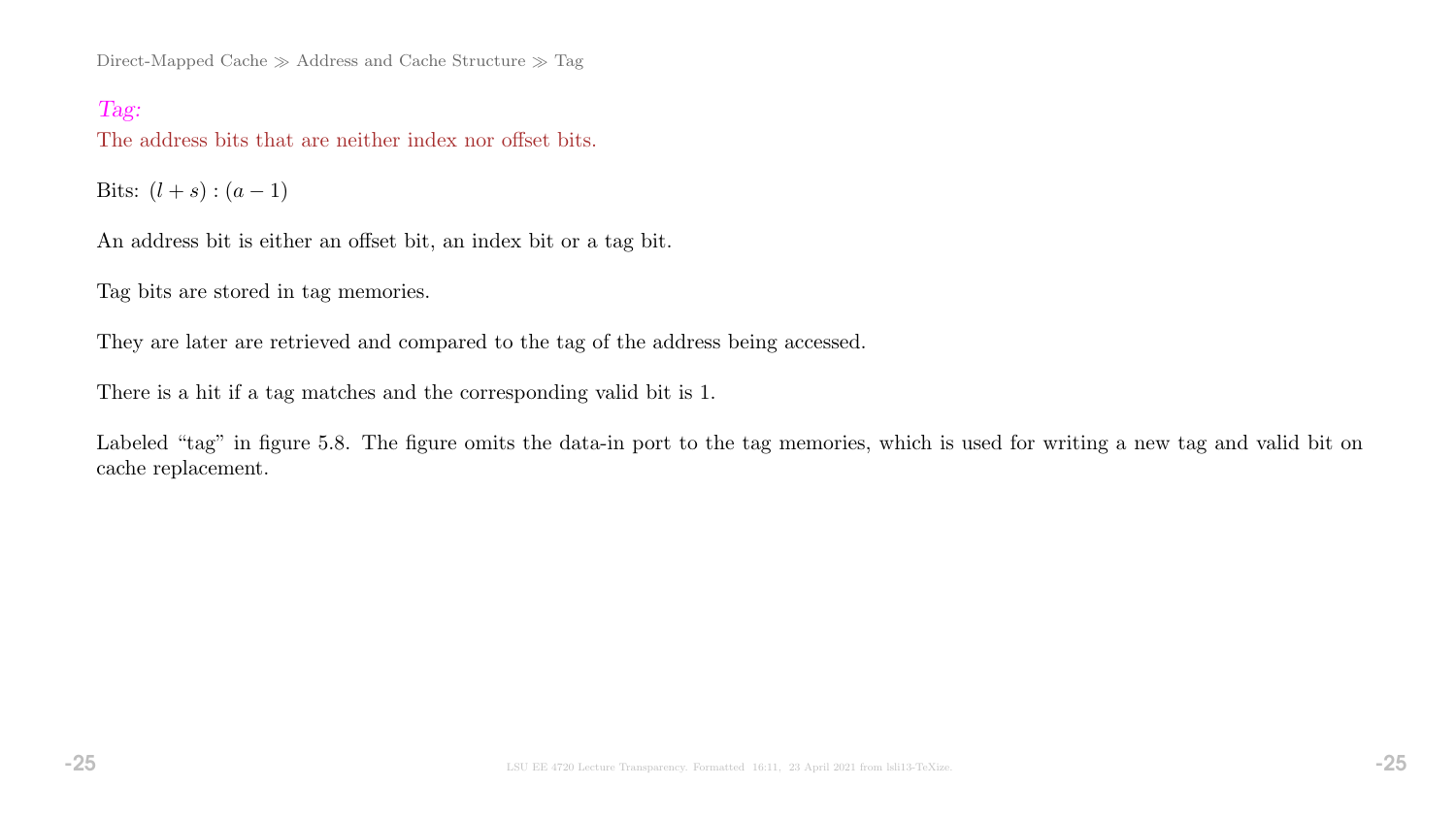Direct-Mapped Cache  $\gg$  Tag Store Information

# Tag Store Information

Tag Store

Memory with one entry for each line.

Each entry holds  $\ldots$ 

 $\dots$  tag (high-order part of line address)  $\dots$ 

 $\ldots$  valid bit (indicating that line is in use)  $\ldots$ 

. . . dirty bit (in write-back caches, indicating higher levels not updated).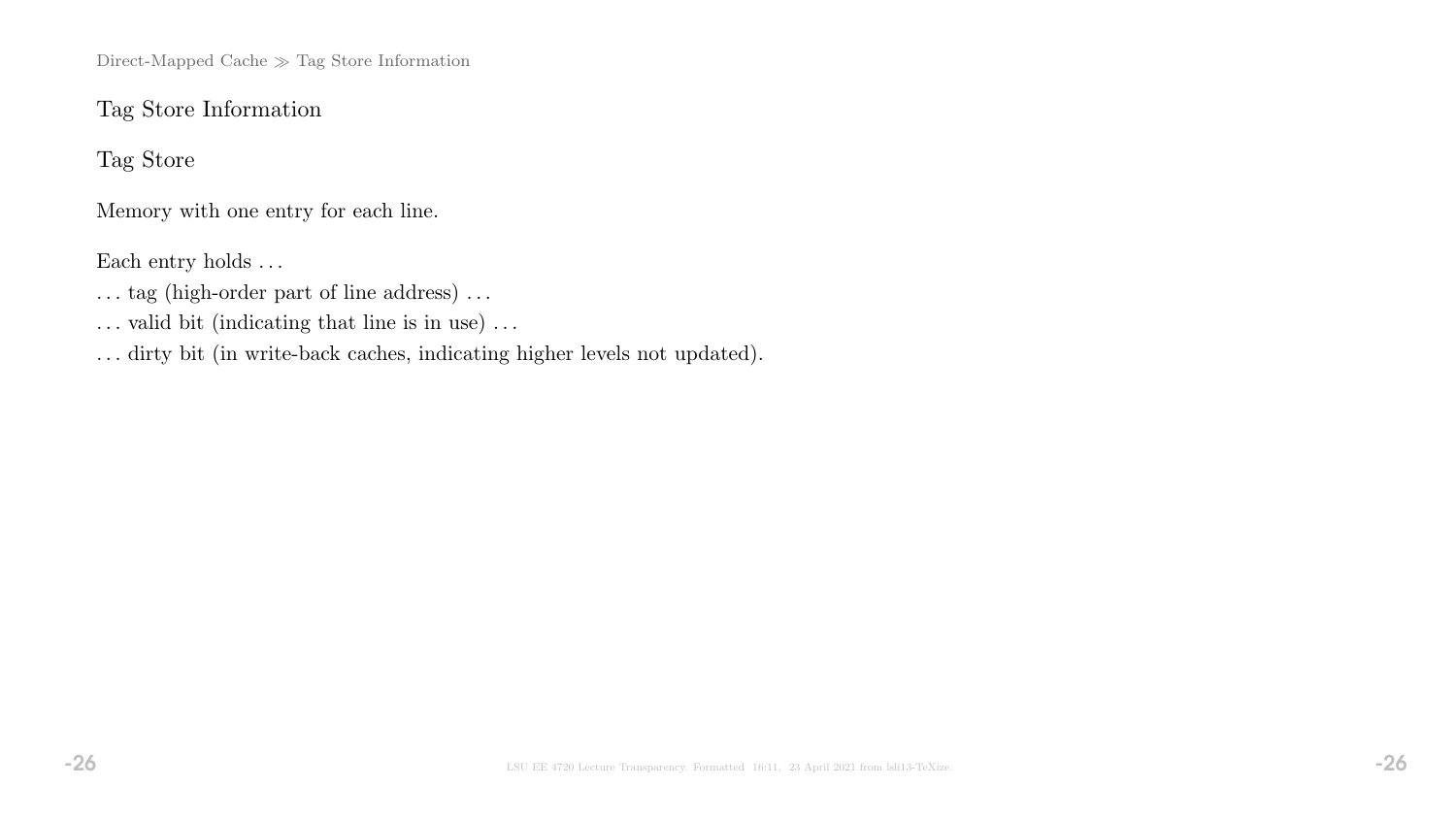



### **FIGURE 5.11 Miss rate versus block size for five different-sized caches.**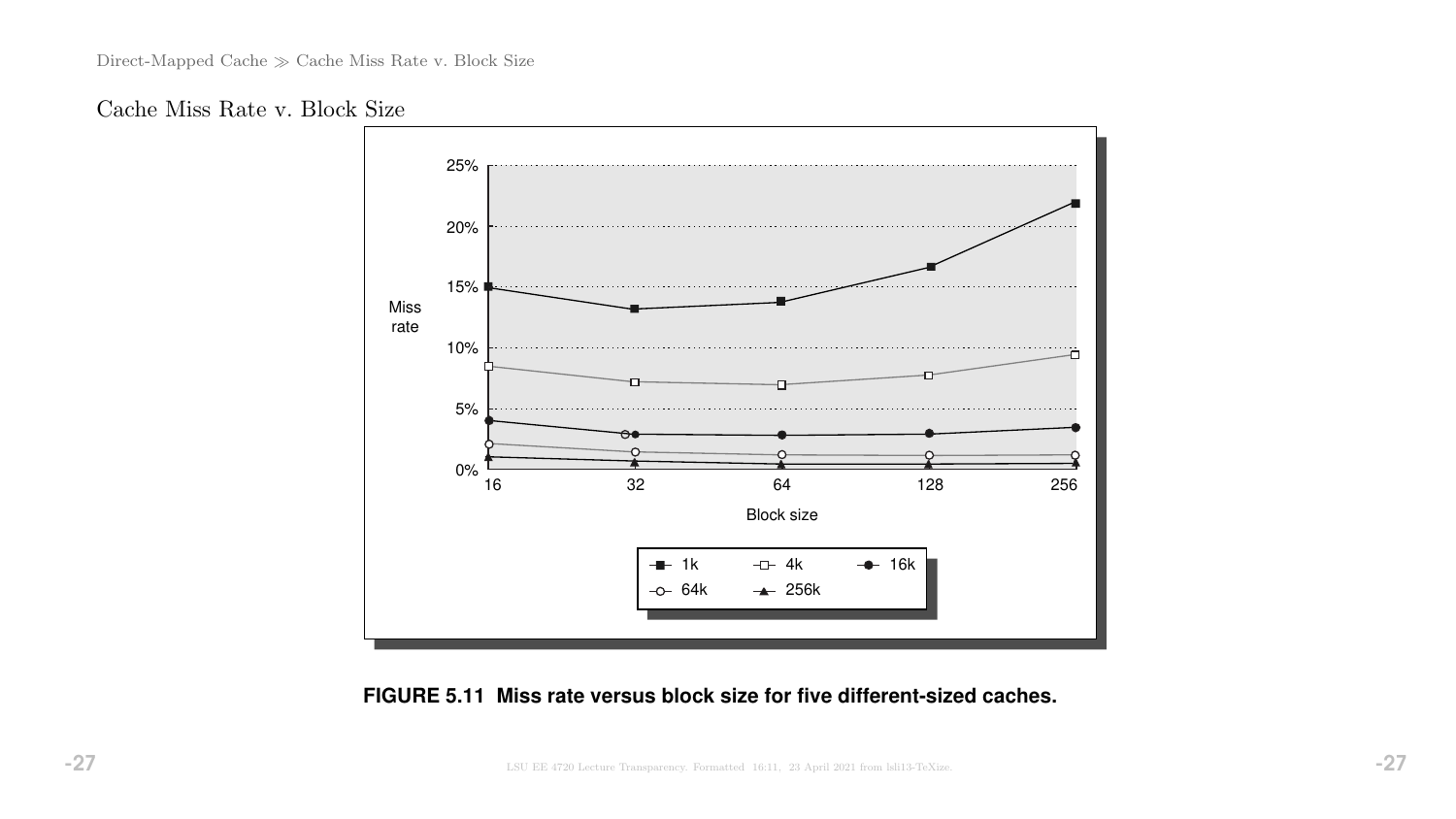Program Analysis  $\gg$  Goals

# Program Analysis

### Goals:

Determine hit ratio for a given piece of code.

Determine minimum cache size needed to achieve some given hit ratio.

Tune code so that it performs well (or poorly :->) on a given cache.

### Typical Procedure

Determine sequence of memory addresses that code will access.

Split addresses into tag, index, and offset parts.

Use tag, index, and offset of an address to determine if outcome is a hit.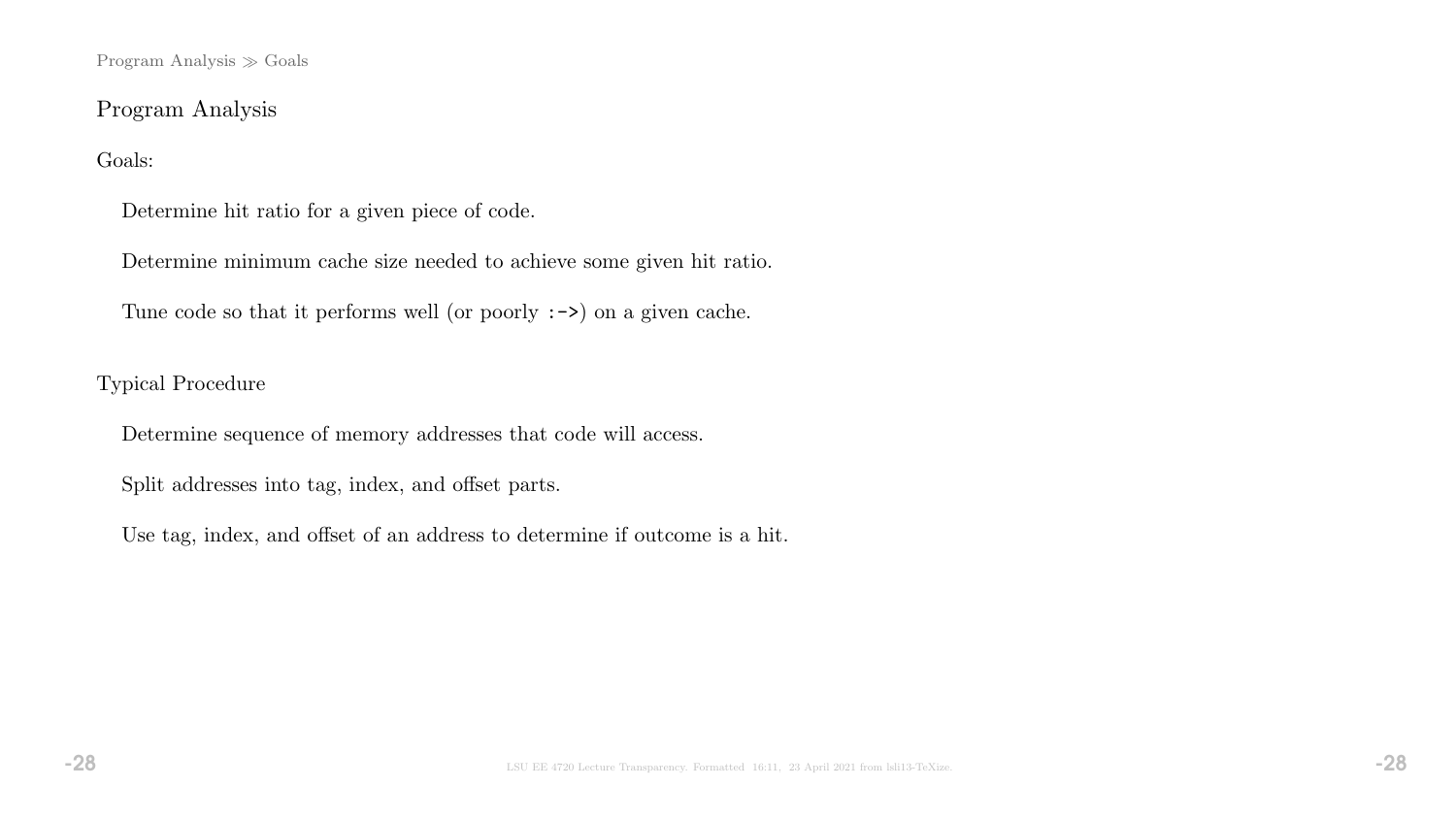Program Analysis  $\gg$  Simple Sequential Access

### Simple Sequential Access

The Program:

int sum =  $0$ ; int  $a = 0x2000000;$  // sizeof(int) == 4 for ( int i=0; i < 1048576; i++ ) sum += a[ i ];

First, lets review the address of  $a[i]$ :

Given in program the address of  $a[0]$  is 0x2000000.

Following C syntax, let  $&a[0]$  denote the address of  $a[0]$ .

Since each element of a is 4 bytes (see the size of comment) ... ... the  $\&a[1]$  is 0x2000004,  $\&a[2]$  is 0x2000008, ... ... generalizing,  $&a[i]$  is 0x2000000 + 4  $*$  i.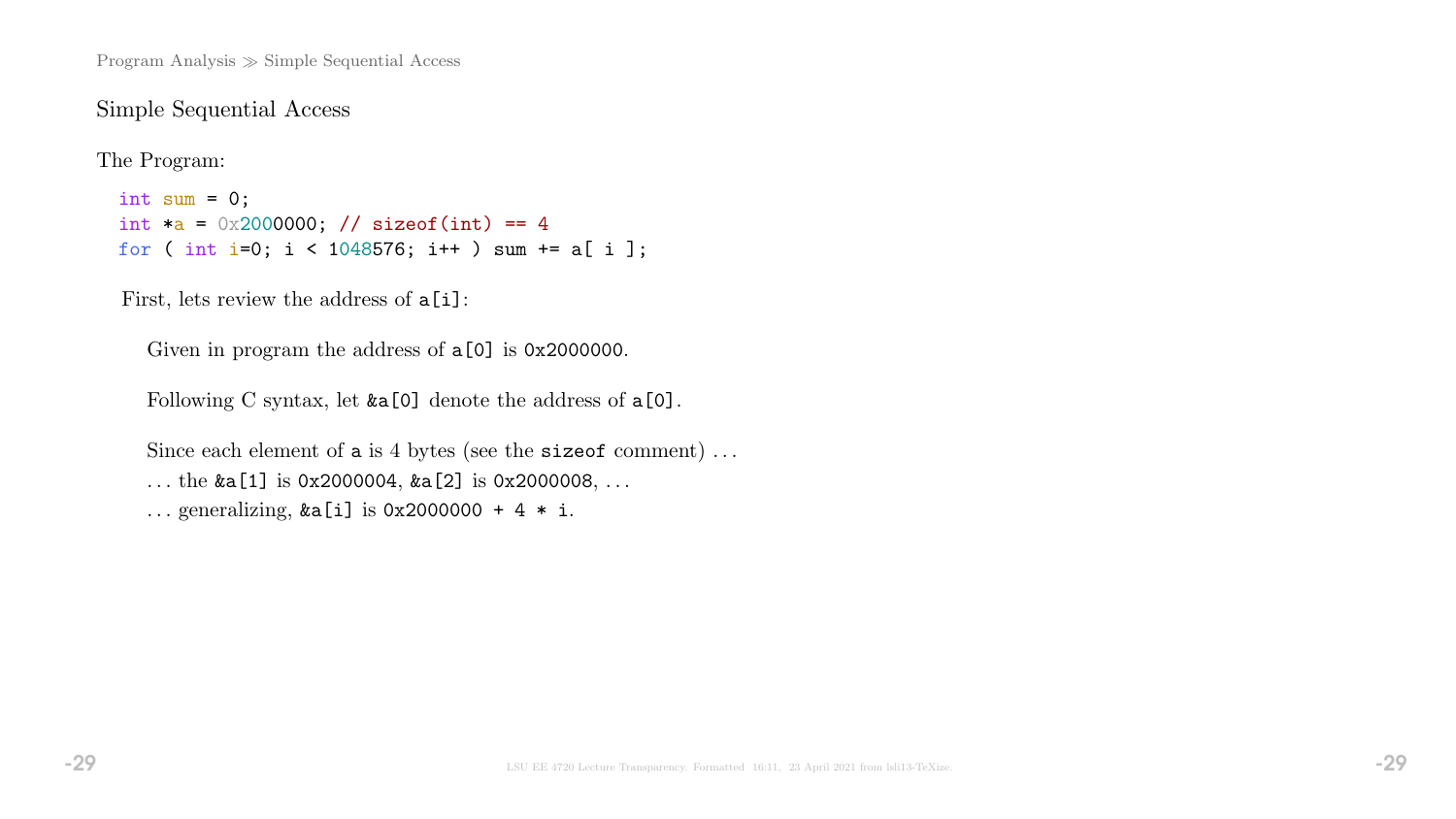Program Analysis  $\gg$  Simple Sequential Access

The Program:

```
int sum = 0;
int a = 0x2000000; // sizeof(int) == 4
for ( int i=0; i < 1048576; i++ ) sum += a[ i ];
```
Behavior on a Cold (empty) Direct Mapped Cache with Line Size L

Let L denote the line size.

First access will miss, bringing in one line of data, ... ... consisting of L bytes  $(L/4$  elements of a).

If  $\&a[0]$  is a multiple of L, then  $\&a[0]$  is the first element of the line.

The next  $L/4 - 1$  access (to a[1] through a[L/4-1]) will hit.

This pattern will continue, for a hit ratio of  $\frac{L/4-1}{L/4}$ .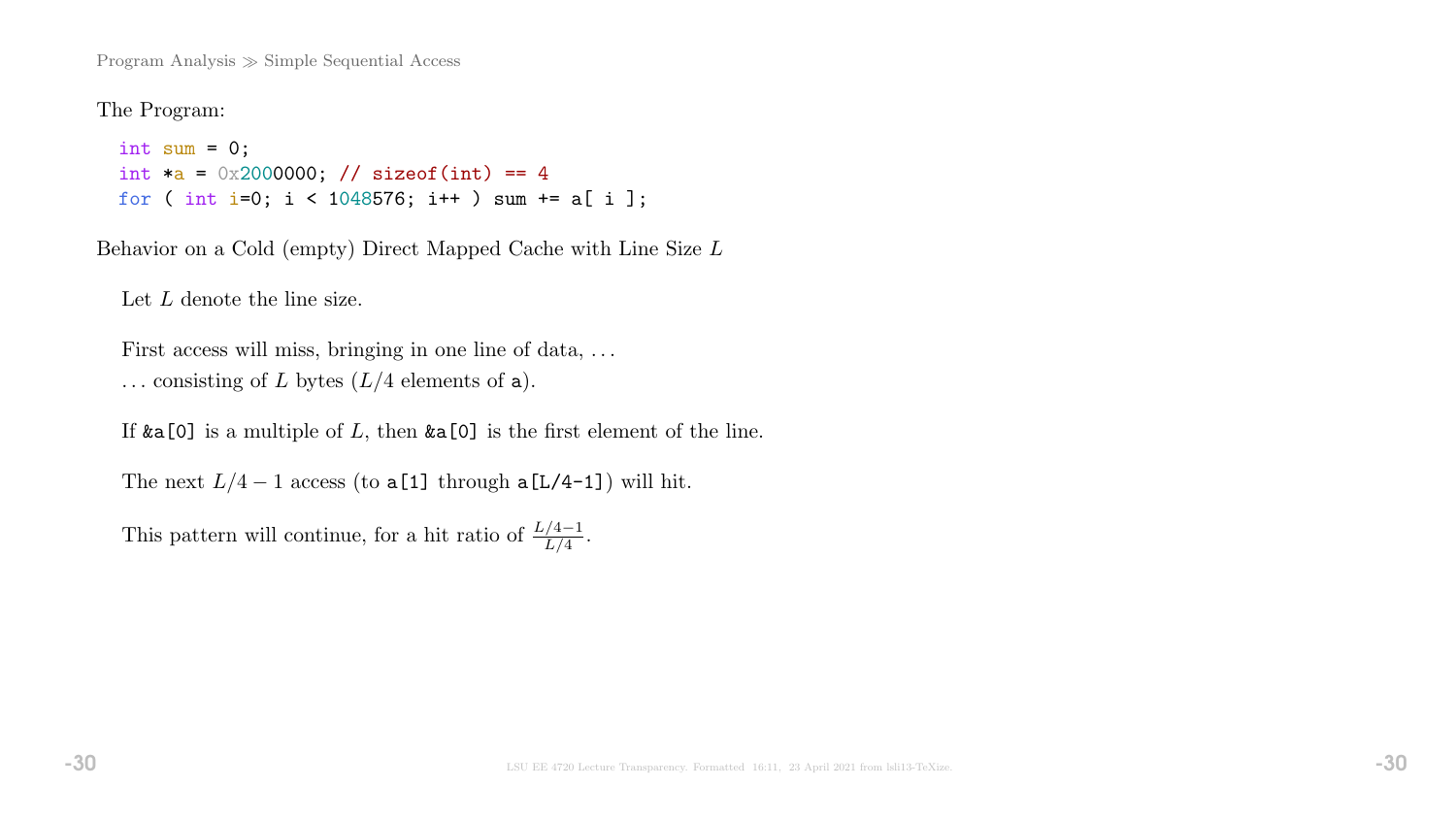#### Cache Write Options

# Cache Write Options

# Write Through:

A cache feature in which memory (or a higher-level cache) is updated on every store, even if the write address is cached.

# Write Back:

A cache feature in which memory is not accessed on a write hit. Data is written into the cache and is only written into memory when the line is replaced.

A cache is either write through or write back.

# Write Allocate:

A cache feature in which data is written into a cache (perhaps replacing a line) after a write miss. (See write around.)

# Write Around: or No-write allocate

A cache feature in which on a cache miss data is written to memory and not into the cache.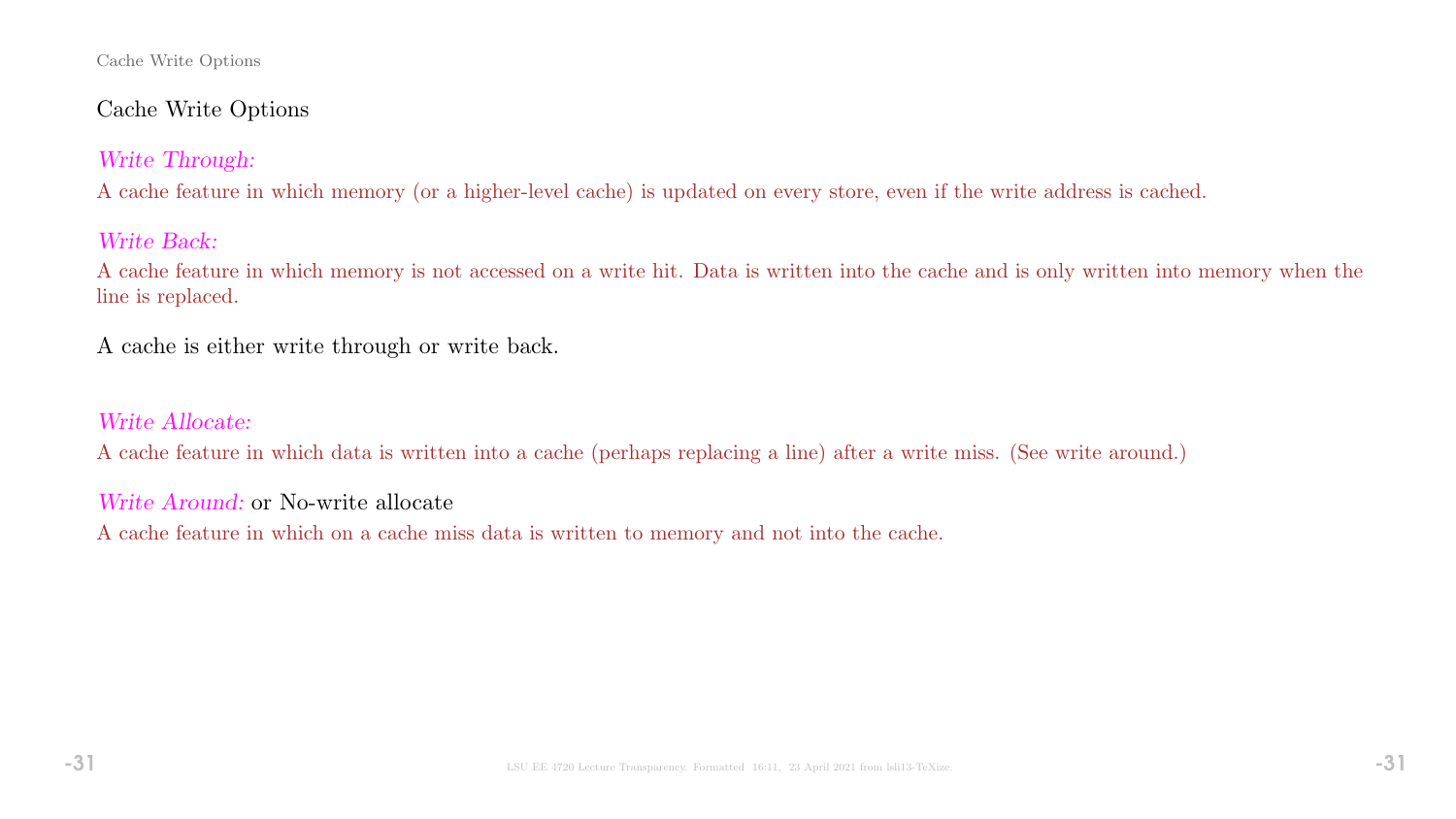# Set-Associative Cache

Motivation

A direct-mapped cache can store no more than one line with a particular index.

Poor performance when program frequently accesses two lines with same index.

Example, 4 kiB cache, line size  $L = 2^l = 2^8$ , number of sets  $2^s = 2^4 = 16$ .

```
extern char *a; // Big array, allocated elsewhere.
for ( int i=0; i<1024; i++ ) {
 int b = a[i]; // At most one hit.
 int c = a[i + 0x1000]; // Always misses.
 d == b + c;
}
```
Note, hit rate much better if cache size doubled . . .

... or using a set-associative cache of same or smaller size.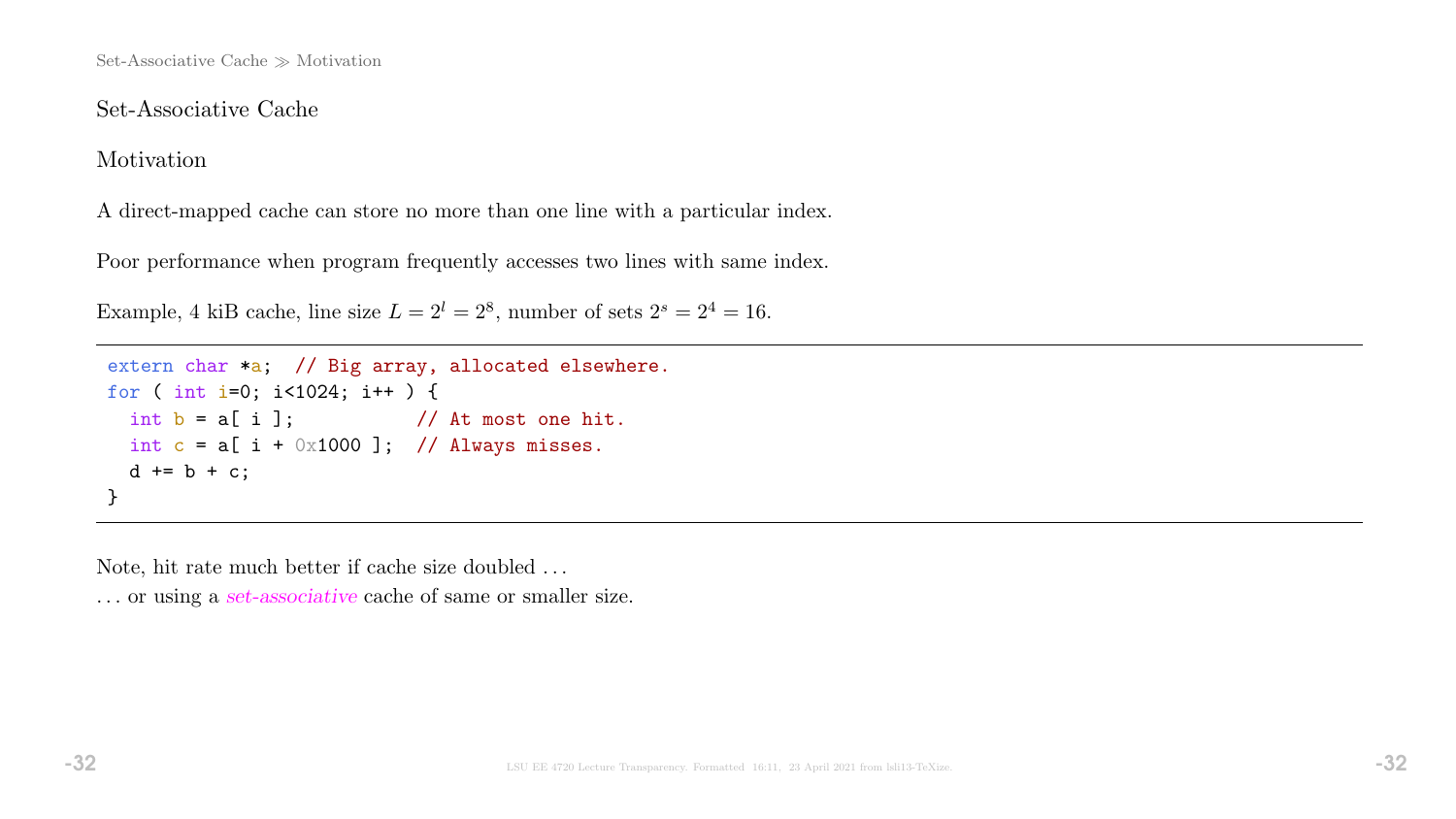# Key Ideas

Start with x direct-mapped caches  $\dots$ 

 $\ldots$  each direct-mapped cache called a  $way \ldots$  $\dots$  and the cache is called x-way set-associative  $\dots$  $\ldots$  the cache has an associativity of x.

### Illustration shows two ways.

In typical set-associative caches . . . . . . associativity from 2 to 16.

Simultaneously look up line in each way.

Can hold  $x$  lines with same index.

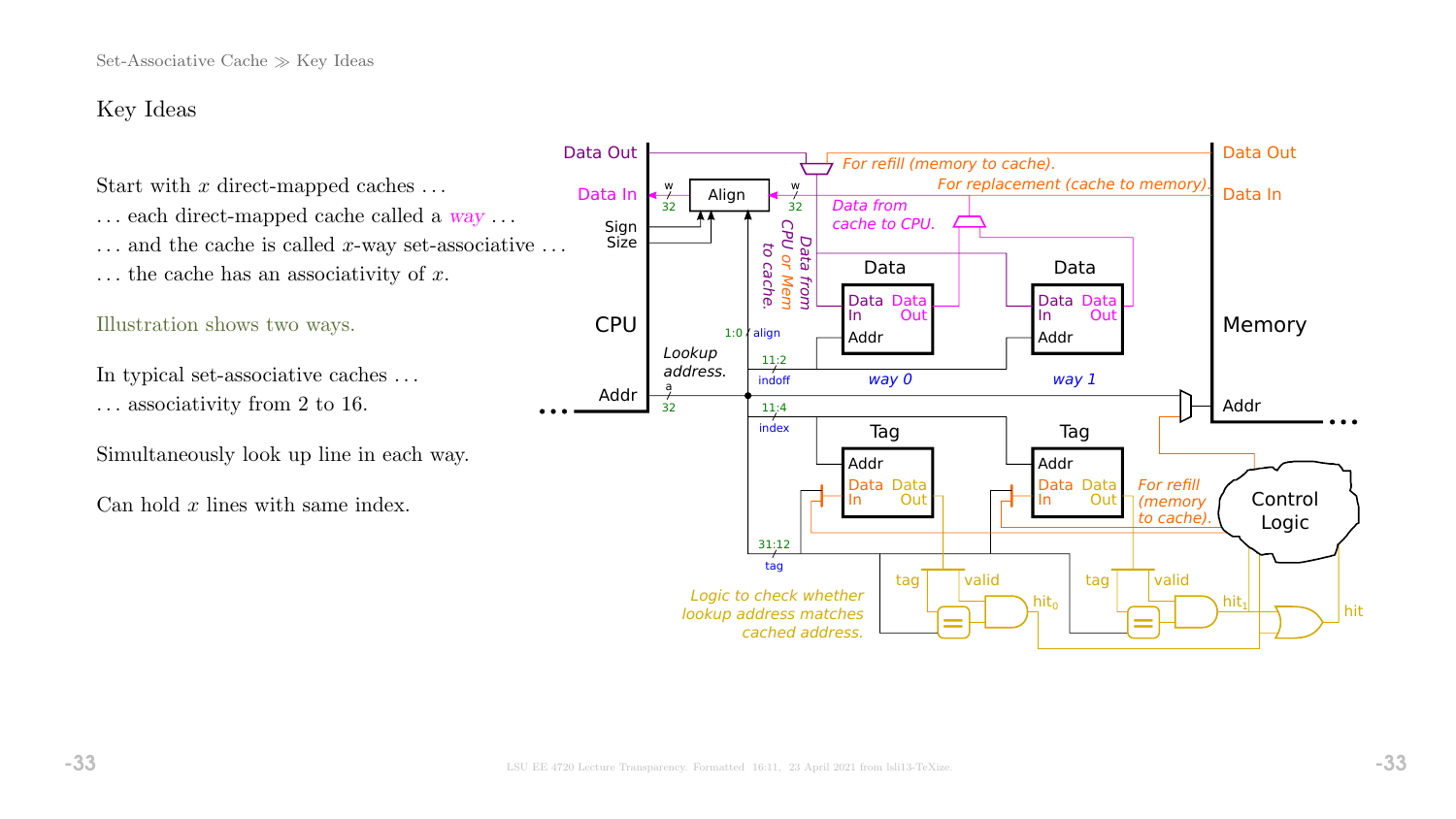# Definitions

# Set:

Storage for lines with a particular index.

### Associativity:

Number of lines that a set can hold.

x-Way Set-Associative Cache: A cache with associativity  $x$ .

Replacement Strategy:

Method used to choose line to replace (when space needed).

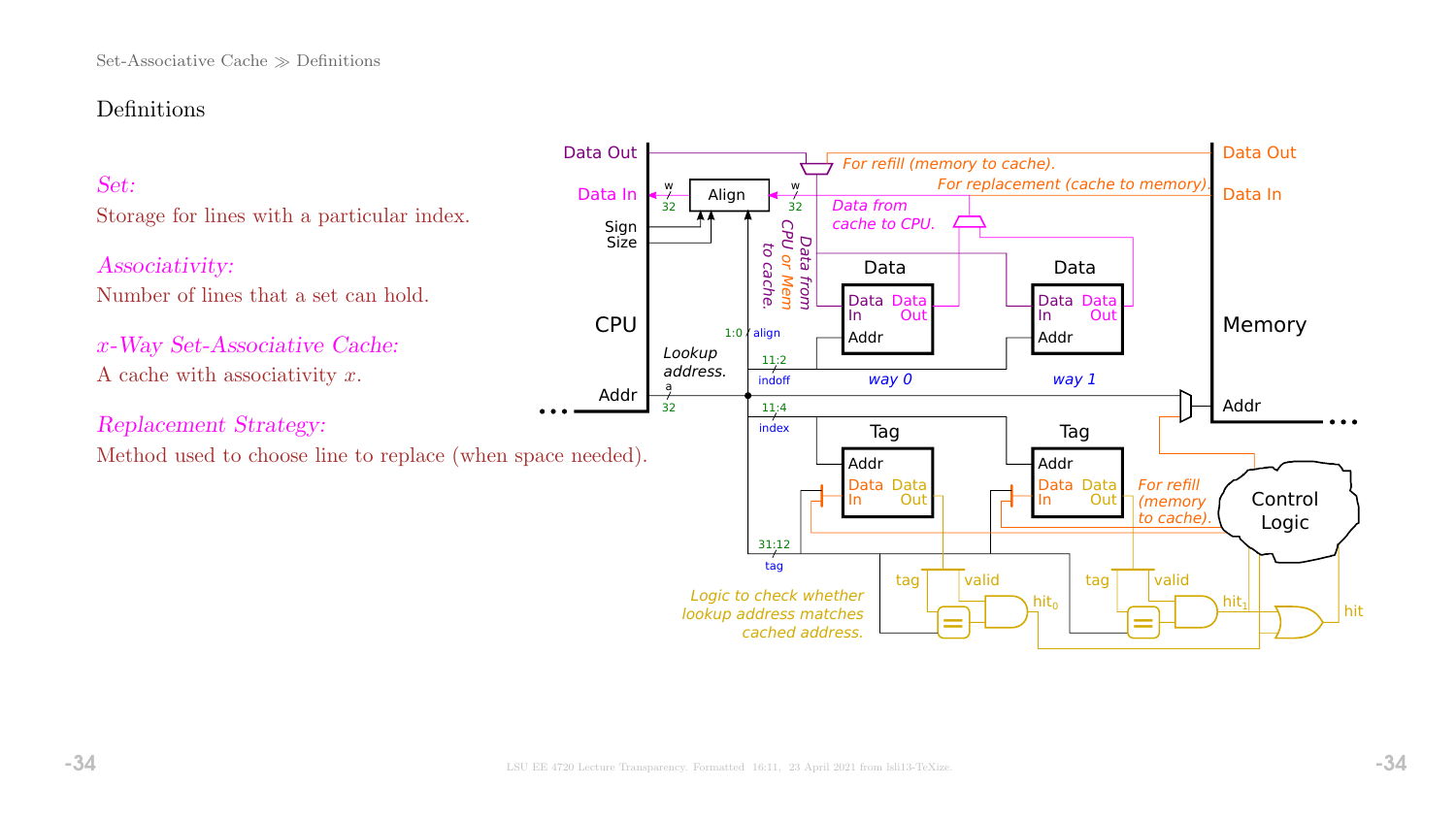Set-Associative Cache  $\gg$  Cache Example

### Cache Example

Memory System:. . .

 $\ldots a = 32, c = 8$  bits, and  $w = 32$  bits.

Two-way associativity, 16-byte lines.

Capacity:  $2 \times 2^{12} = 8192$  B.

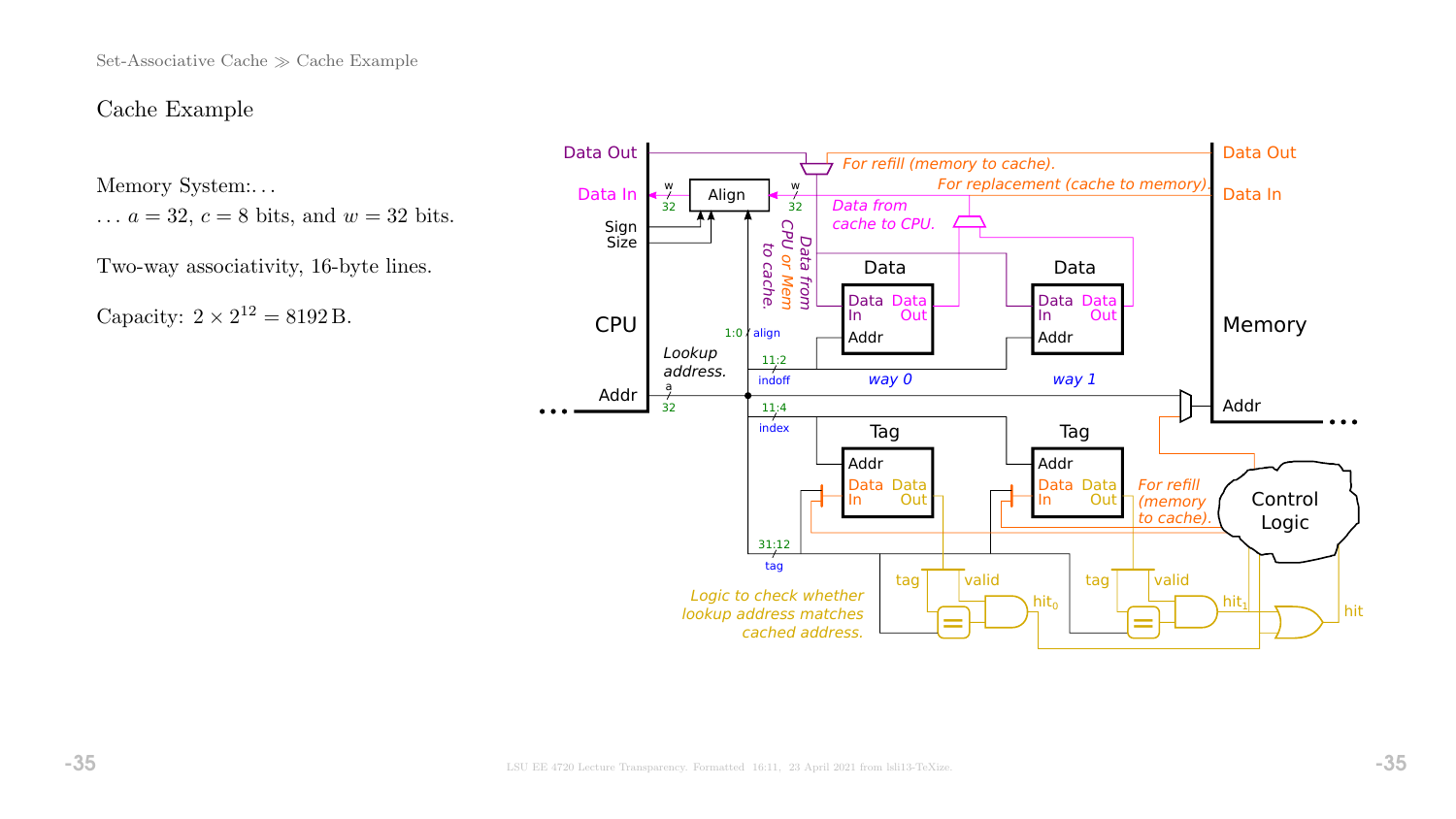Set-Associative Cache  $\gg$  Set-Associative Cache Replacement Strategies

## Set-Associative Cache Replacement Strategies

Problem not faced in direct-mapped caches: which line to evict.

### LRU:

A replacement strategy in which the least-recently used (accessed) line is considered.

Is effective because address references usually exhibit temporal locality.

Easy to implement if associativity small.

Too time consuming if associativity is large.

If associativity is large  $(> 16)$  LRU can be approximated.

### Random

Usually approximated . . .

. . . for example, using least significant bits of a cycle counter.

Less effective than LRU ...

. . . but effective enough and easy to implement.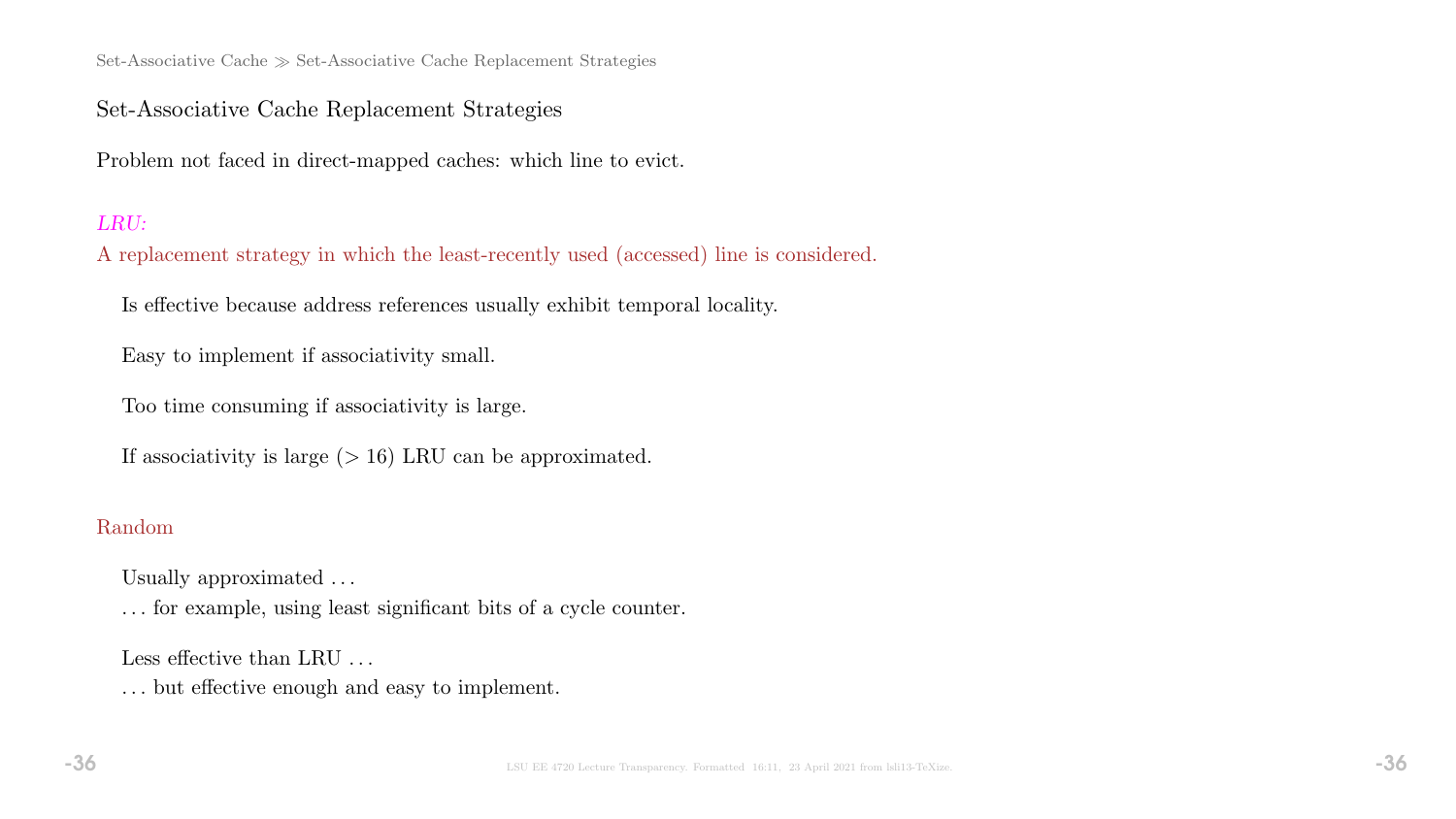Set-Associative Cache  $\gg$  Miss Classification

# Miss Classification

Compulsory: or Cold Miss A miss to a line that was never cached.

### Conflict Miss:

A miss on a system that would not occur on one using a fully-associative cache of the same size.

Capacity Miss:

A miss on a system that would also occur on one using a fully-associative cache of the same size.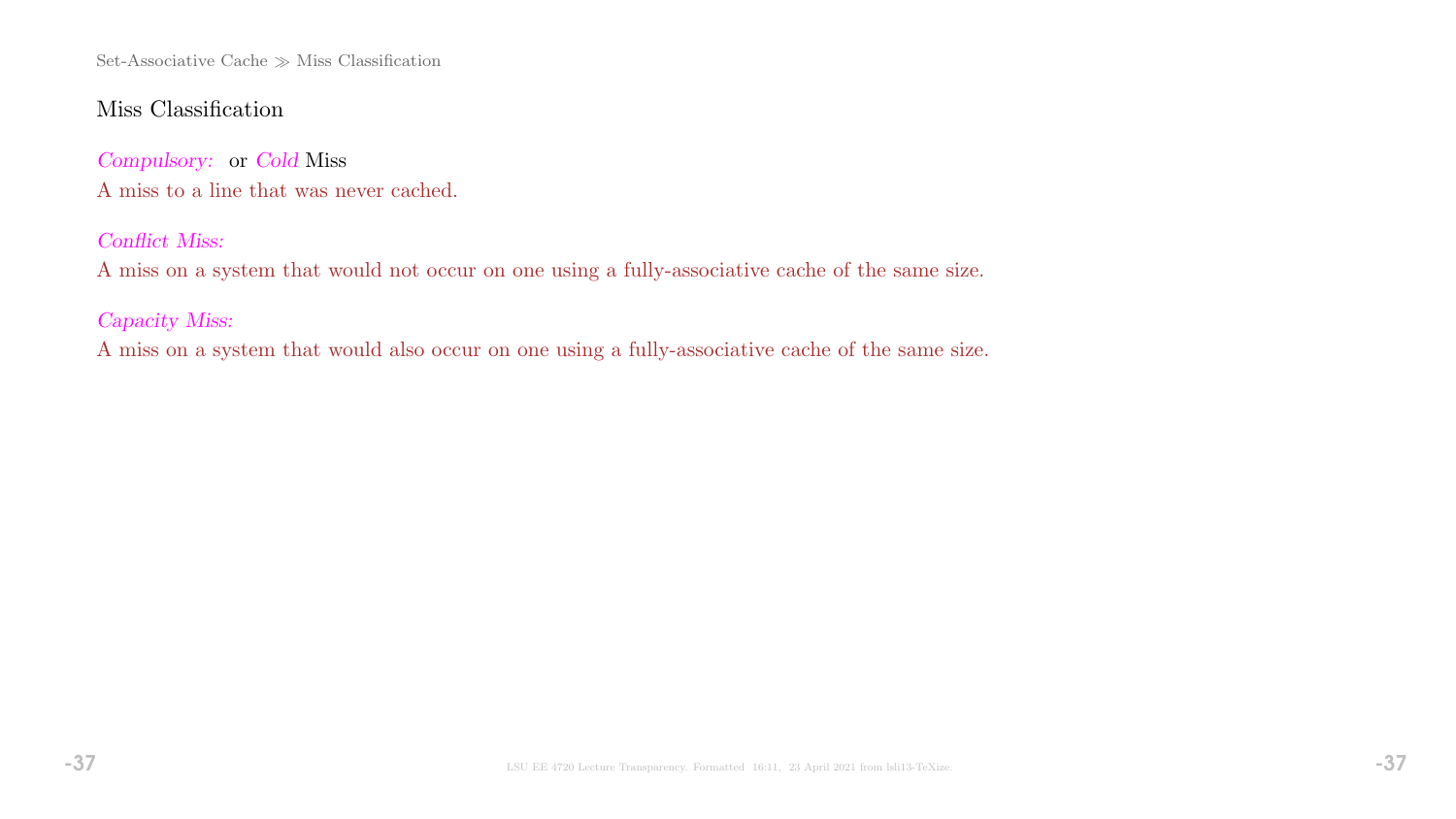Set-Associative Cache  $\gg$  Set-Associative Cache Special Cases

# Set-Associative Cache Special Cases

Direct Mapped Cache:

A 1-way set-associative cache (not really set associative).

Fully Associative Cache:

A set-associative cache with one set  $(s = 0)$ .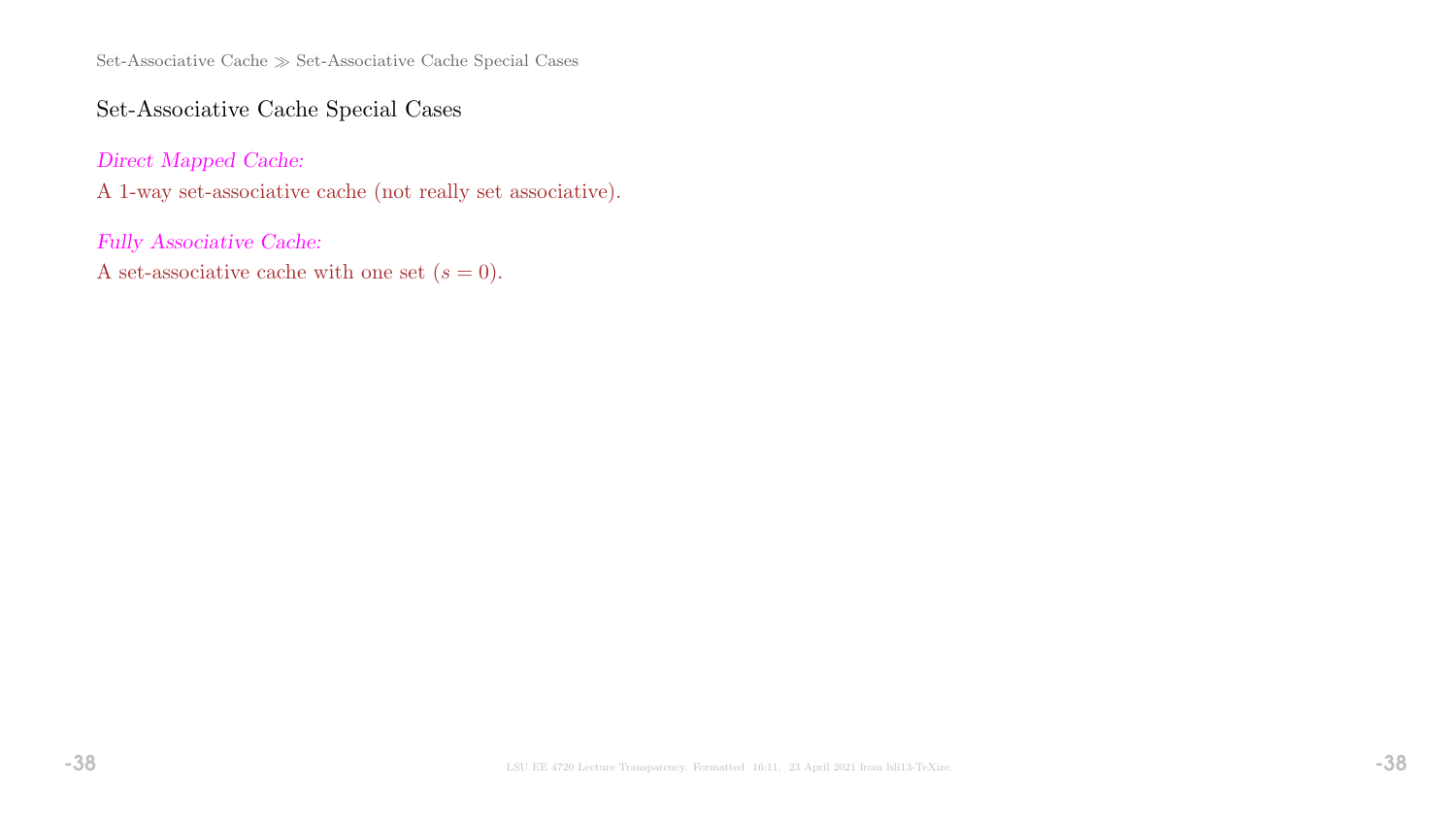# Cache Miss Rate v. Size and Associativity

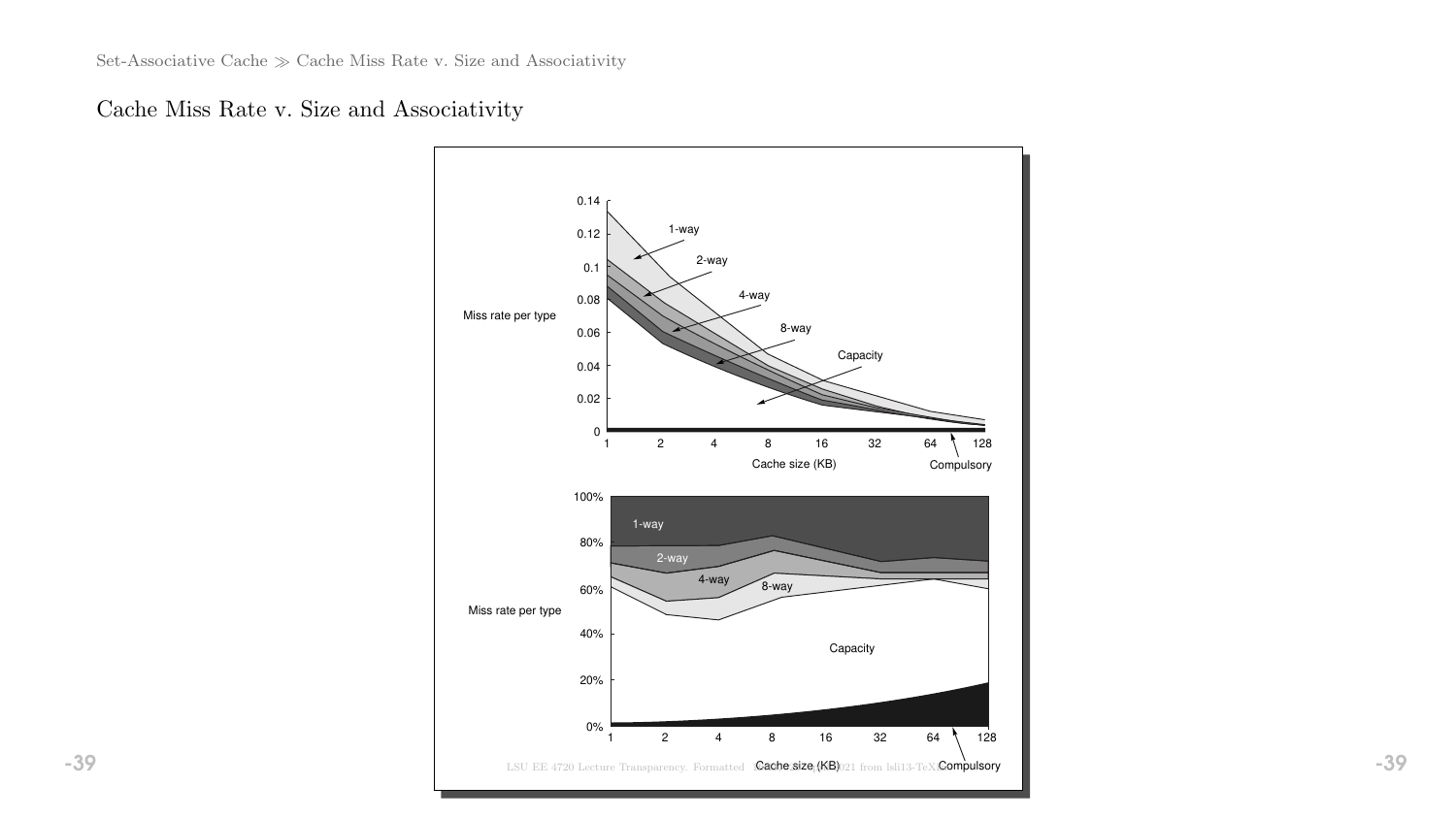Set-Associative Cache  $\gg$  Set-Associative Cache Sample Program

Set-Associative Cache Sample Program

What Program Does

First, program exactly fills up cache using minimum number of accesses.

Then, program generates hundreds of misses accessing only five items.

```
#include <stdio.h>
constexpr int LG_LINE_SIZE = 4;
constexpr int LG_SET_COUNT = 10;
constexpr int ASSOCIATIVITY = 4;
#define SET_COUNT (1<<LG_SET_COUNT)
#define CACHE_SIZE ( ASSOCIATIVITY << ( LG_LINE_SIZE + LG_SET_COUNT ) )
char a[ 2 * CACHE_SIZE ];
int main(int argv, char **argc)
{
  int dummy = 0;
```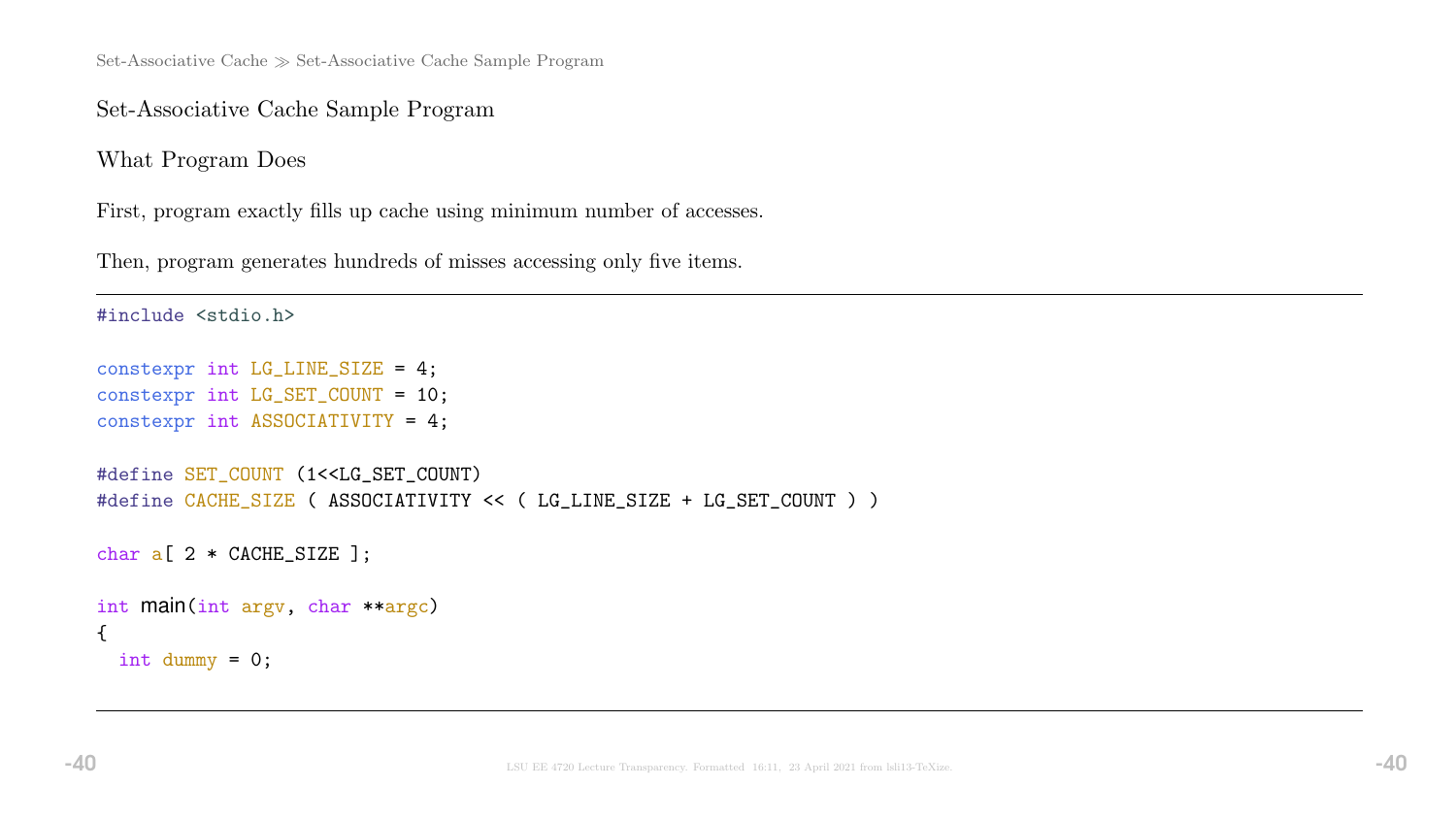Fill up cache with minimum number of accesses.

```
{
  char *addr = &a[0];int linesize = 1 << LG_LINE_SIZE;
 for ( int w=0; w<ASSOCIATIVITY; w++ )
   for ( int s=0; s<SET_COUNT; s++ )
      {
        dummy += *addr;
        /* Below, increment index part of address. */
        addr += linesize;
      }
}
```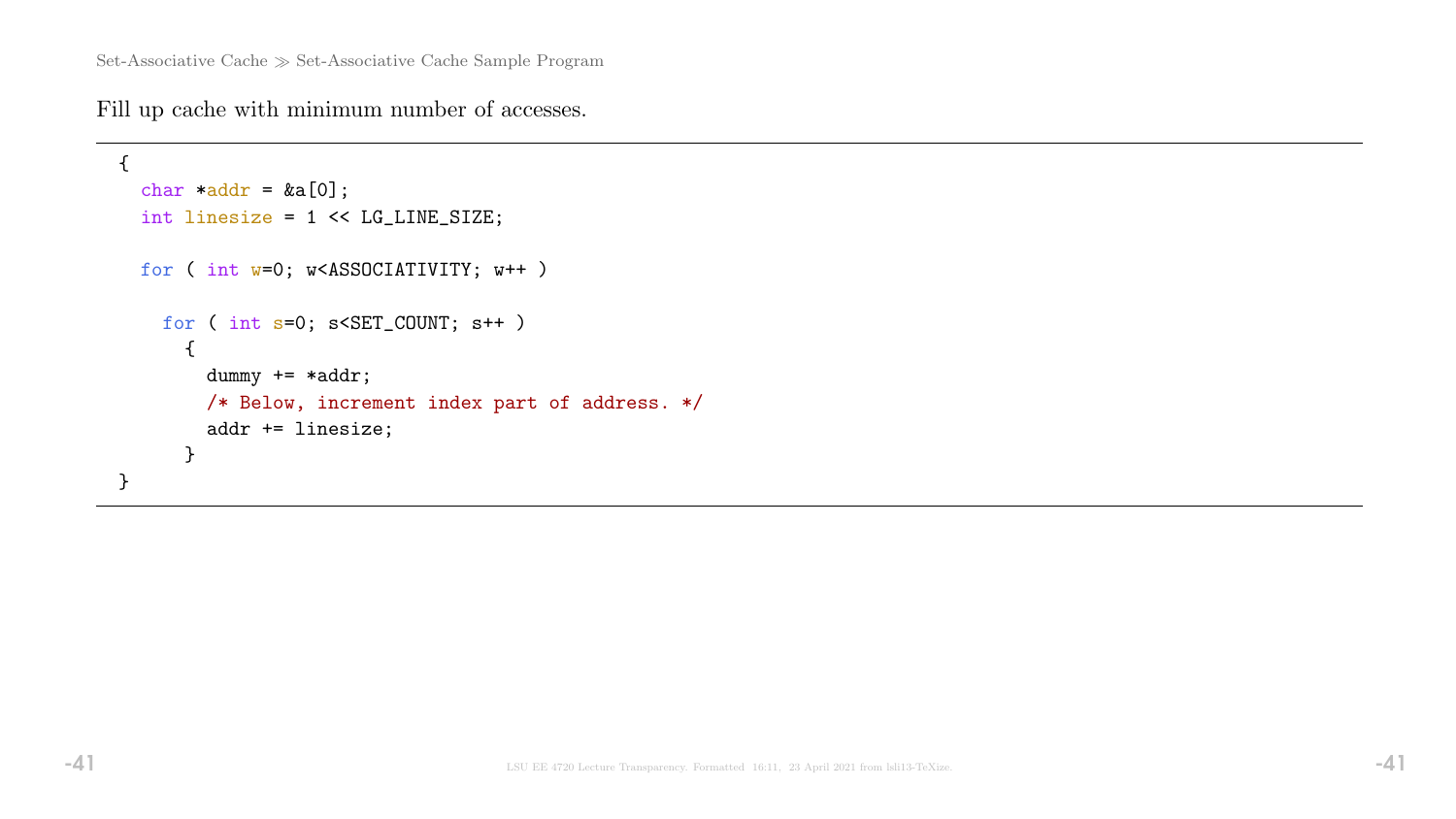Generate lots of misses while accessing only five  $(ASSOCIATIVITY + 1)$  array elements.

```
{
  int deadly_stride = 1 << ( LG_LINE_SIZE + LG_SET_COUNT );
 for ( int i=0; i<100; i++ )
    {
      char *addr = &a[0];for ( int w=0; w<=ASSOCIATIVITY; w++ )
        {
          dummy += *addr;
          /* Below: Increment tag part of address. */
          addr += deadly_stride;
        }
    }
}
```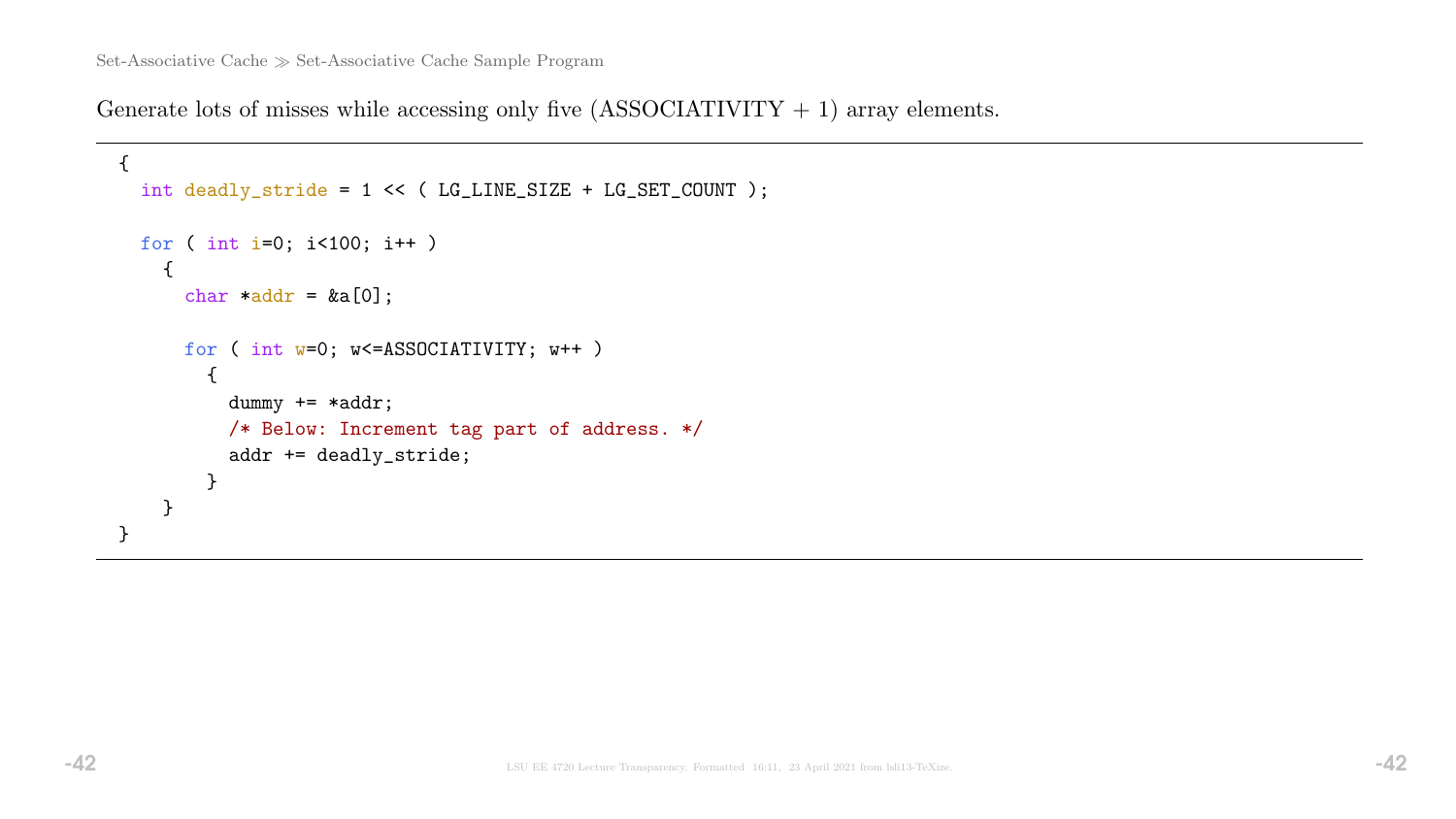Organization of Caches

### Organization of Caches

Problem with systems using only one cache:

Need multiple ports, one for IF and one or more for load/stores . . . . . . adding ports increases latency.

Larger caches have higher latencies ...

. . . must balance miss ratio with hit latency.

### Solutions

Split cache into separate instruction and data caches (all at same level).

Split cache into multiple levels, abbreviated L1, L2, etc.

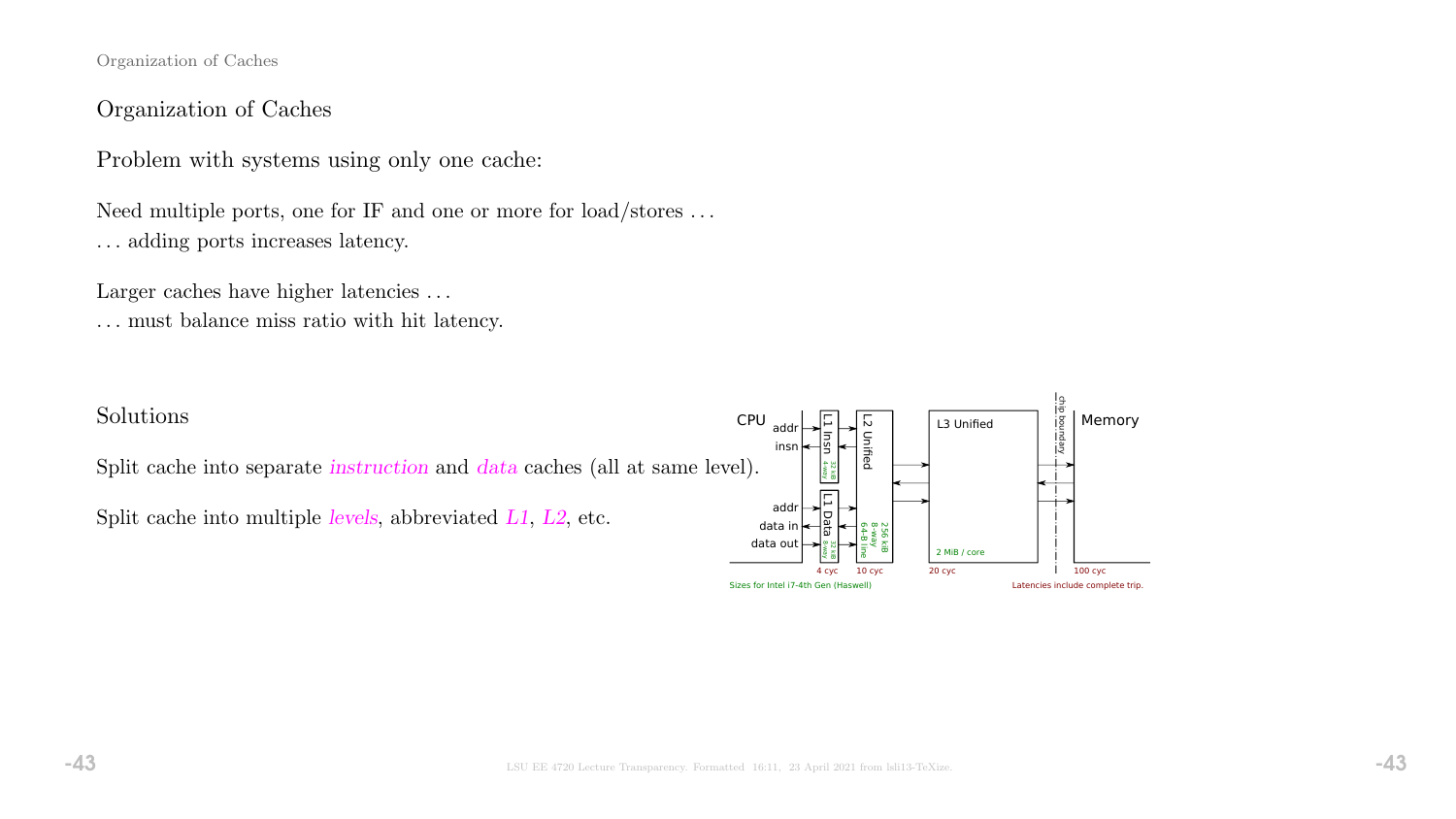Organization of Caches  $\gg$  Split Caches

Split Caches

Idea:

Split caches into independent parts.

Each part used by a different part of CPU.

Common Split: Instruction/Data

Instruction Cache: A cache only used for instruction fetches.

Data Cache: A cache only used for data reads and writes.

Unified Cache: A cache that can be used for instructions and data.

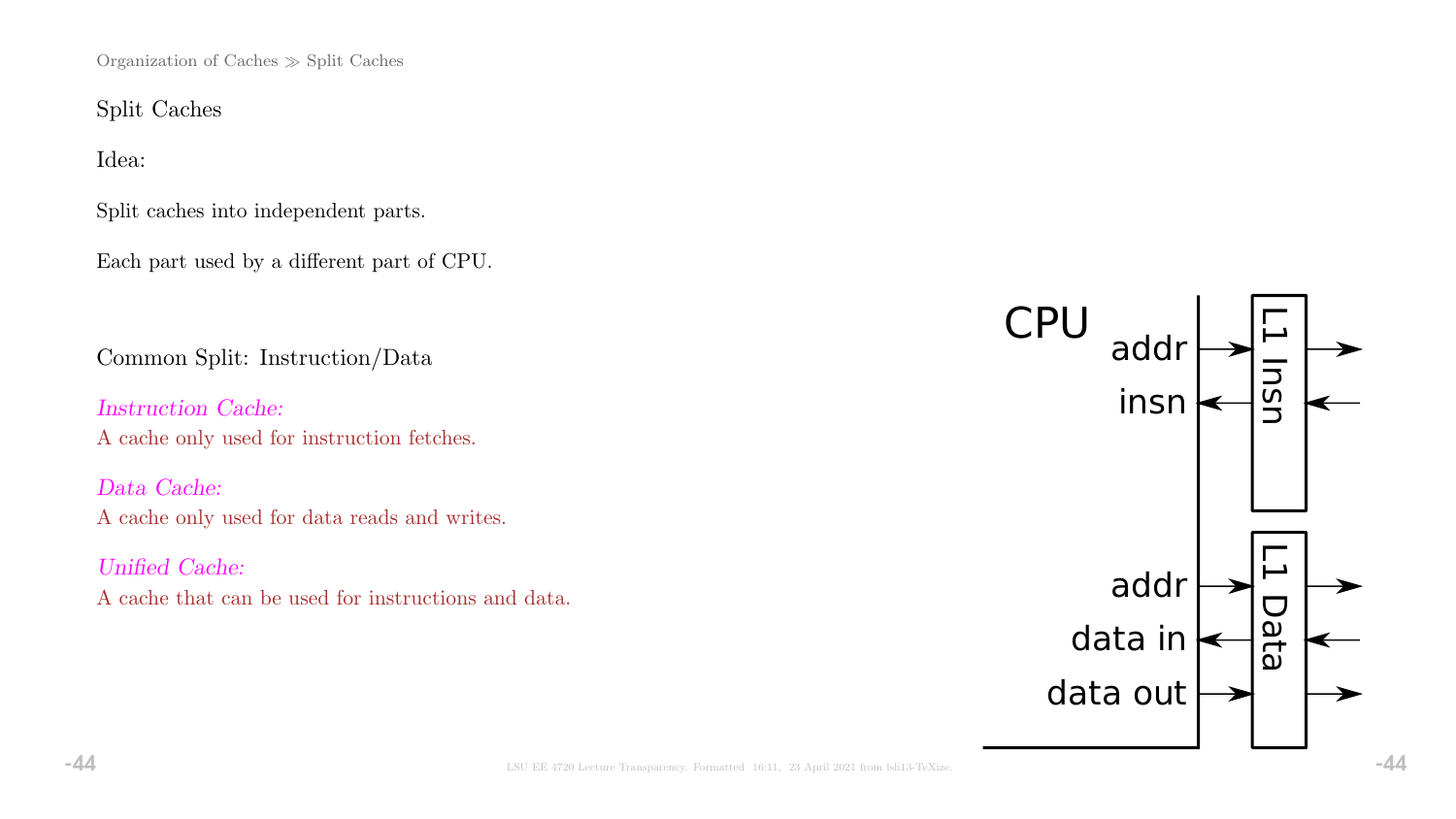Organization of Caches  $\gg$  Multiple-Level Caches

## Multiple-Level Caches

Due to fabrication technology limitations and addressing logic needed. . . . . . cache latency increases as cache size increases.

Latency and hit ratio balanced using multiple cache levels.

Cache level indicates "distance" from CPU.

Lowest-level (level one) cache checked first ...  $\ldots$  if data not present second level checked  $\ldots$ . . . until data found or there are no more levels.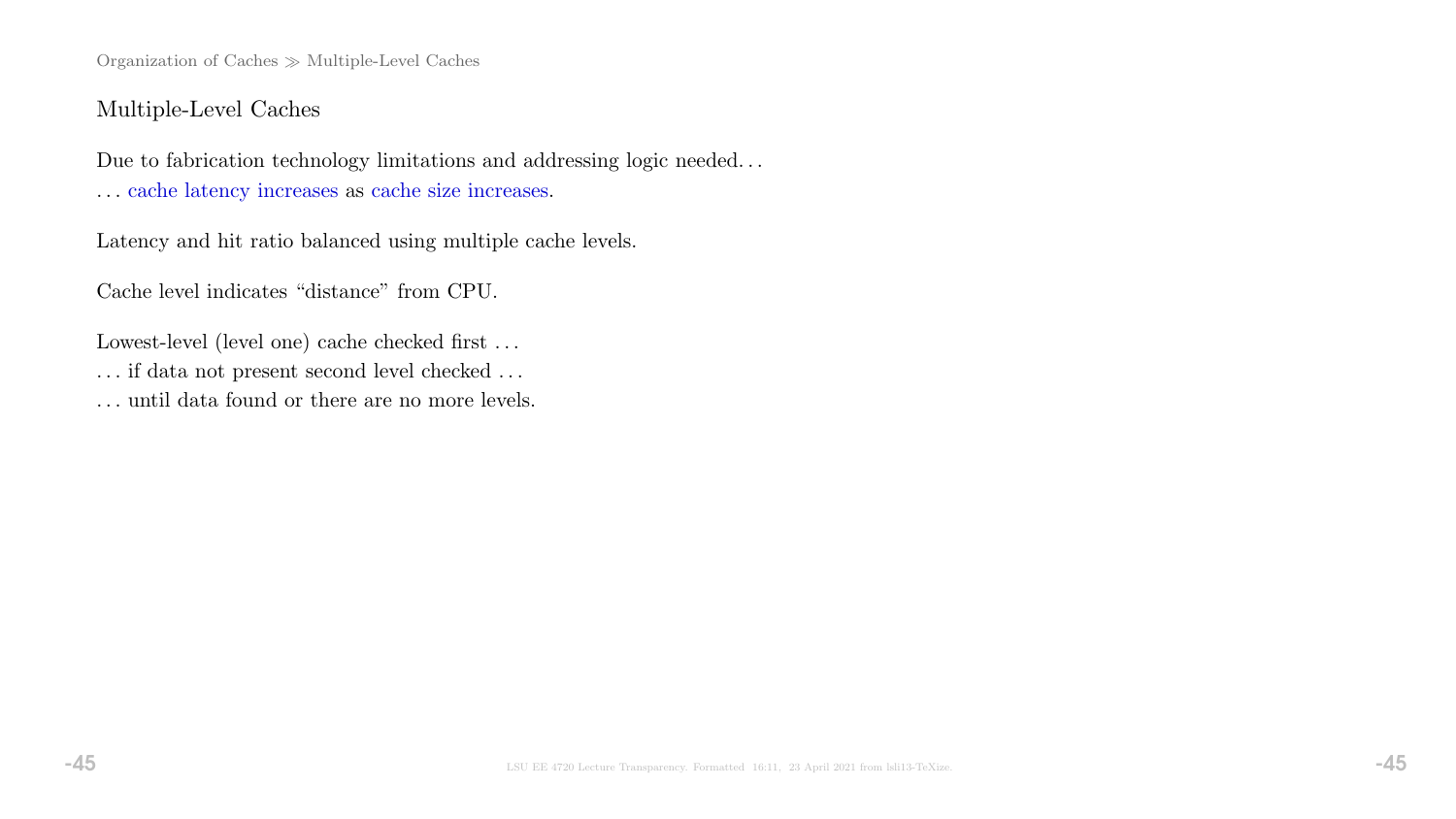# Choice of Size for Cache Levels

Level 1 Criteria

Designed to meet a target hit latency. E.g., one cycle.

To achieve speed may be direct mapped or of low associativity.

On same chip as CPU.

Level 2 Criteria

Hit latency can be much longer, e.g., 10 cycles.

Latency can be met with a much larger size and associativity.

Often on same chip as CPU.

Size either chosen ...

 $\ldots$  to fill the rest of the chip (when L3, if any, is off chip)  $\ldots$ . . . or to meet a latency goal (when L3 is on chip).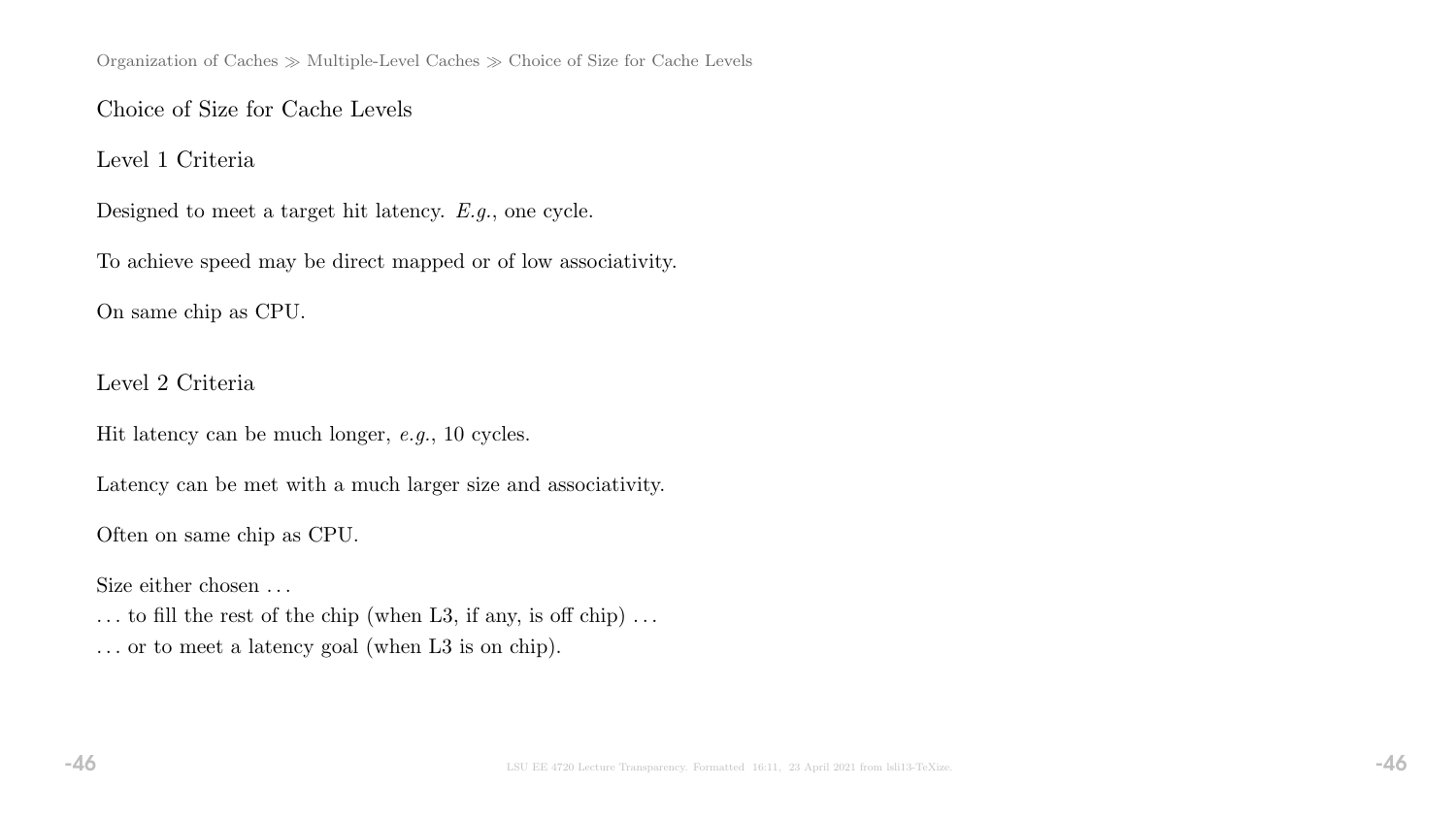Organization of Caches $\gg$  Multiple-Level Caches  $\gg$  Choice of Size for Cache Levels

# Level 3 Criteria

If on chip, fill chip area.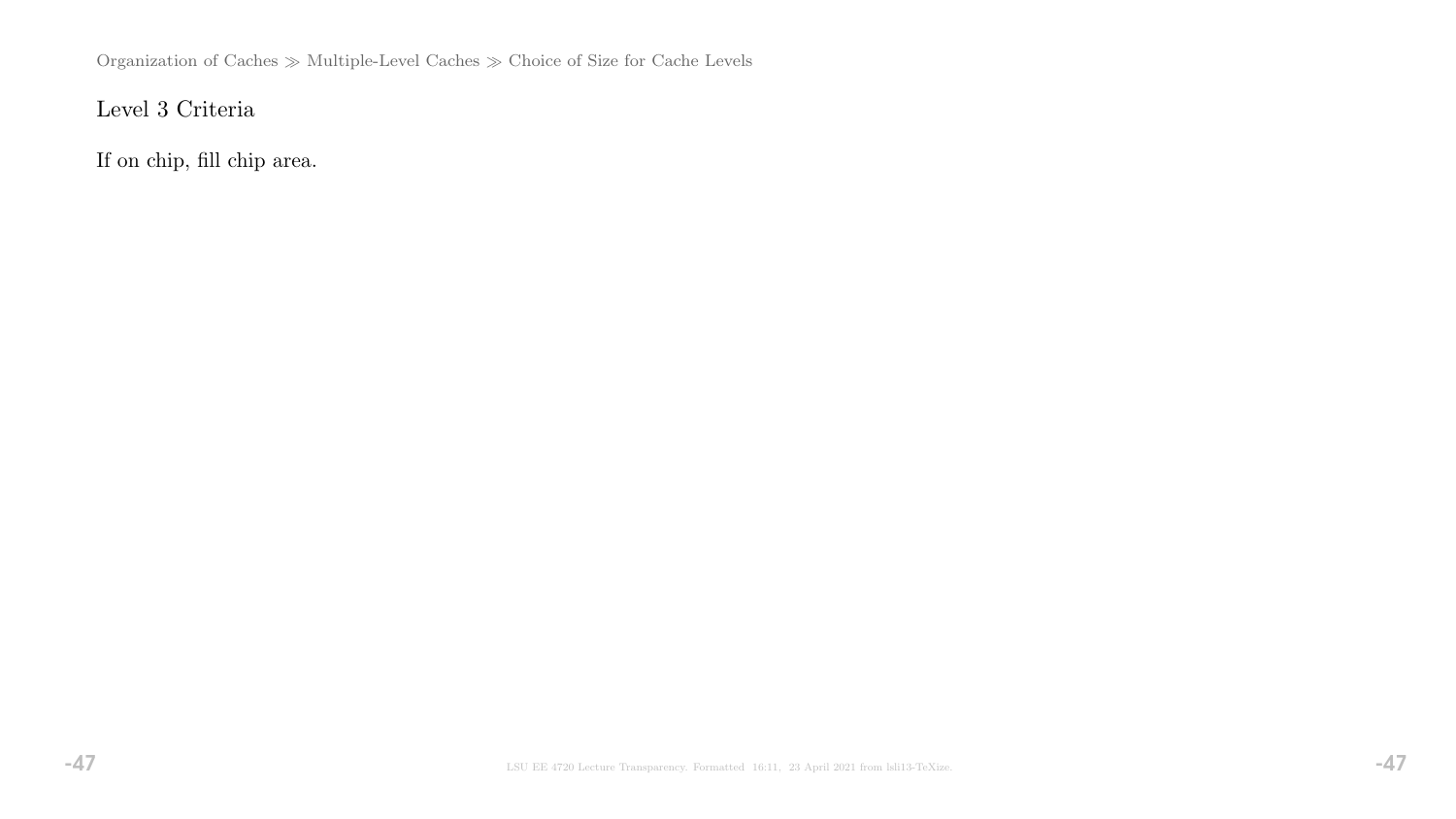Organization of Caches Defining Hit Ratios in Multiple-Level Caches

# Defining Hit Ratios in Multiple-Level Caches

# Global Hit Ratio::

Number of hits to any level divided by number of accesses to cache.

### Local Hit Ratio of a Level:

Number of hits to a level divided by number of access that reach that level.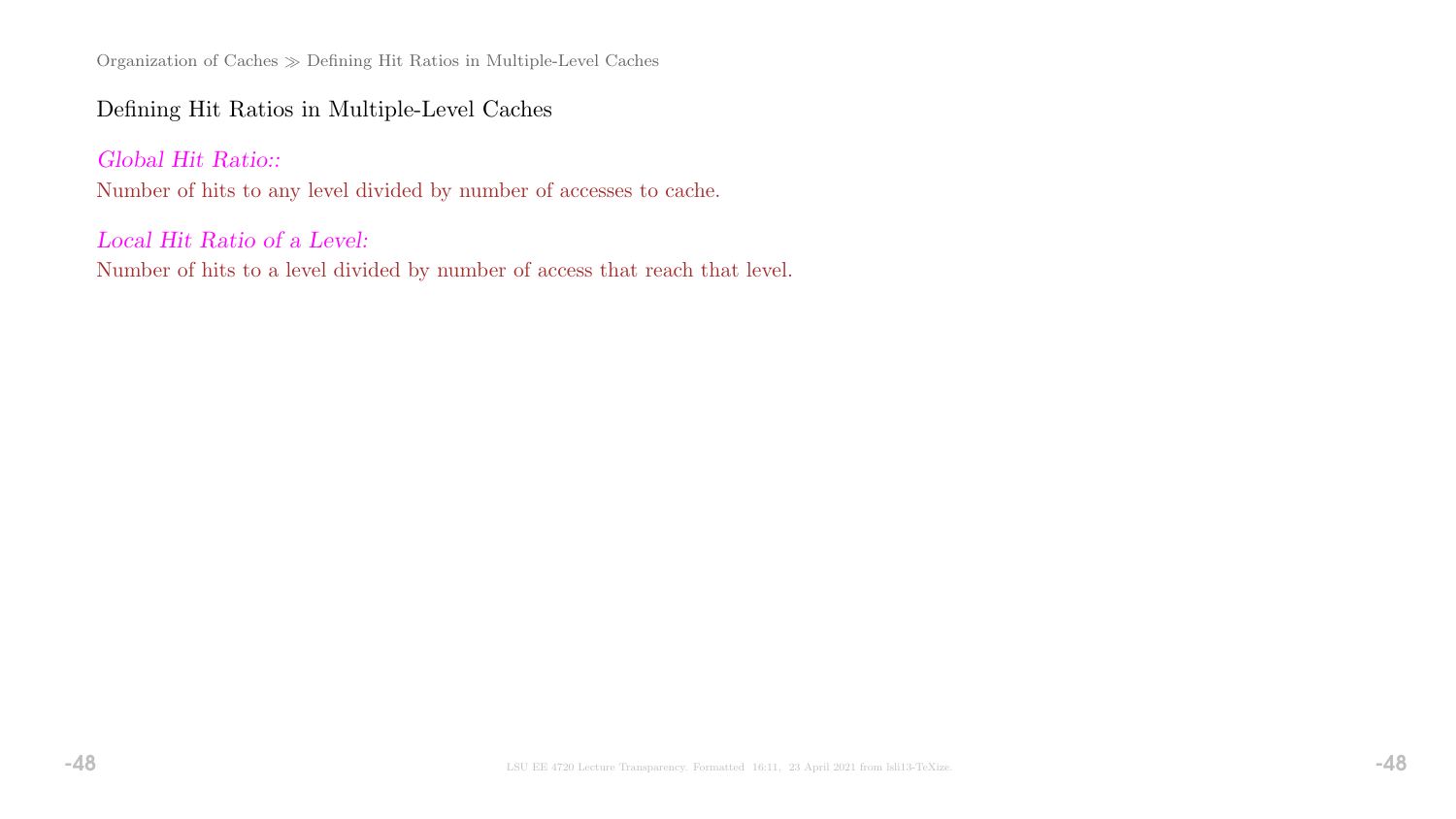Organization of Caches Example Cache Organization

# Example Cache Organization

Cache Organization in Intel i7 4th Gen (Haswell).

Note: (Same as Nehalem, Sandy Bridge).

Chip has from 2 to 10 cores, sizes below are per core.

### Level-One Caches

Separate instruction and data caches.

Each is 32 kiB, data cache is 8-way, insn cache is 4-way.

### Level-Two Cache

Size is 256 kiB, 8-way.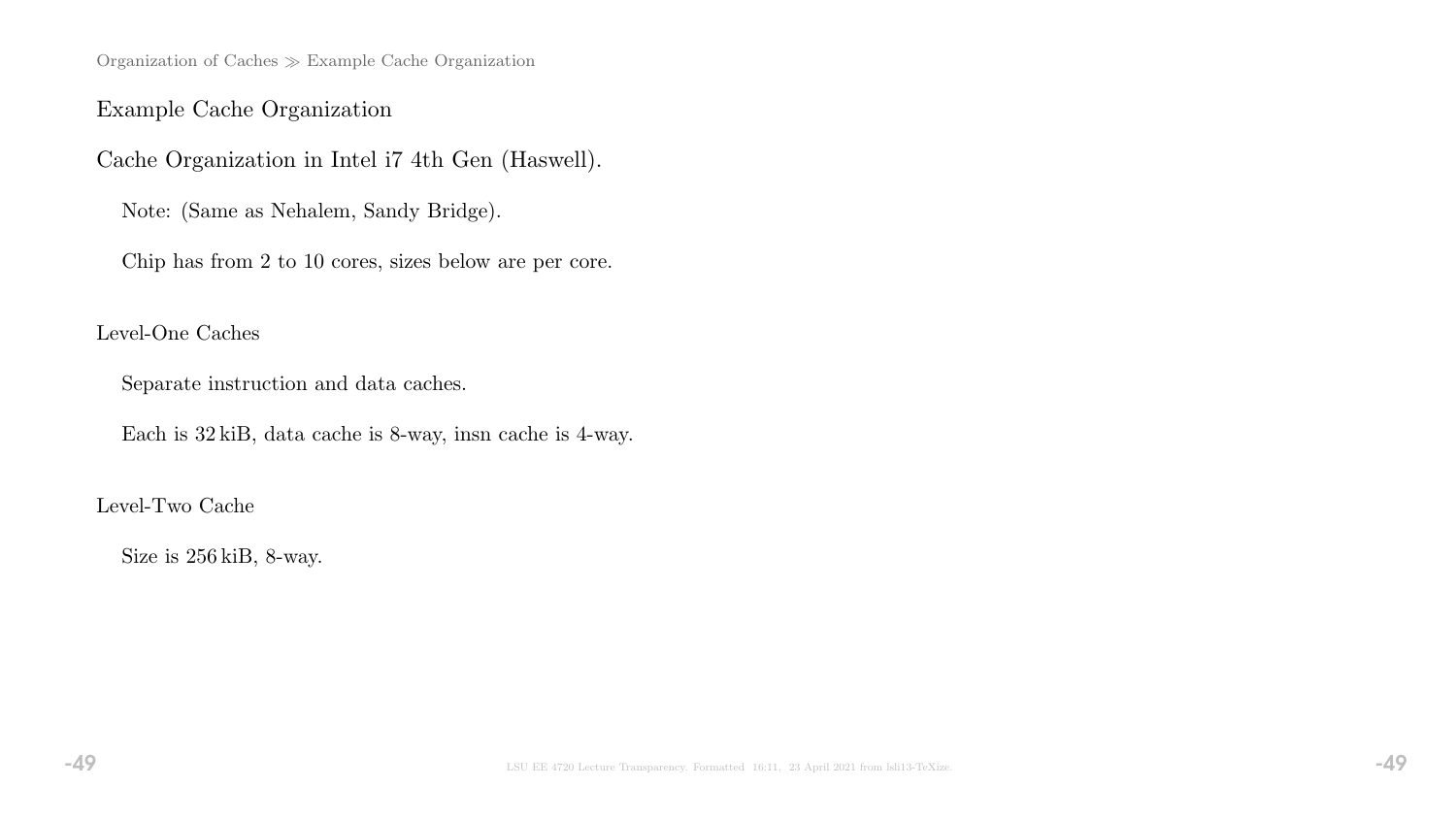Organization of Caches $\gg$  Example Cache Organization

Level-Three Cache

Size varies with model, about 2 MiB per core.

L3 cache is shared by all cores.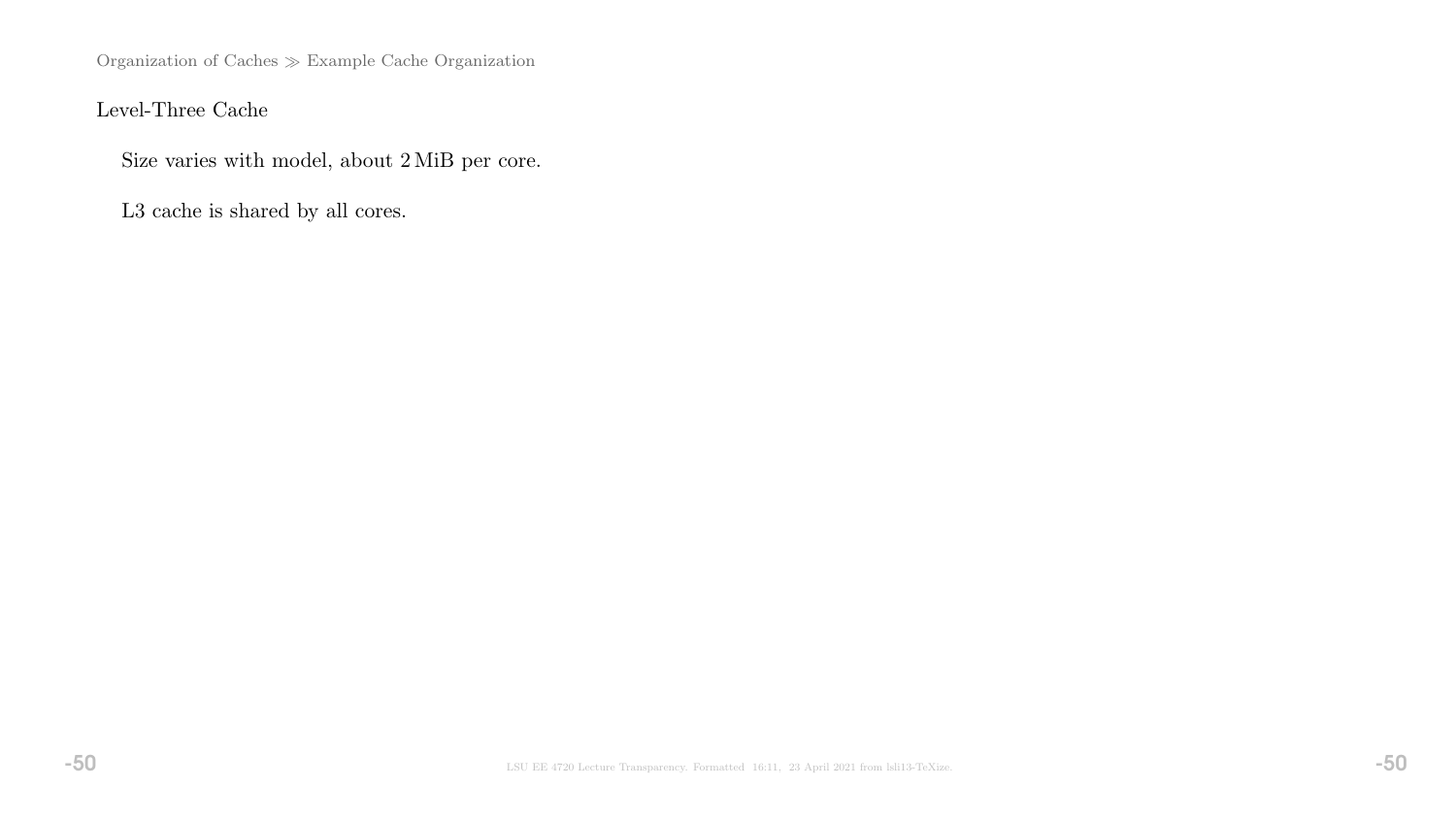Organization of Caches Example Cache Organization

Example Cache Organization

Cache Organization in Intel i7 4th Gen (Haswell).



Note: Connections to L3 simplified, in particular connection between cores and to memory controller are omitted.